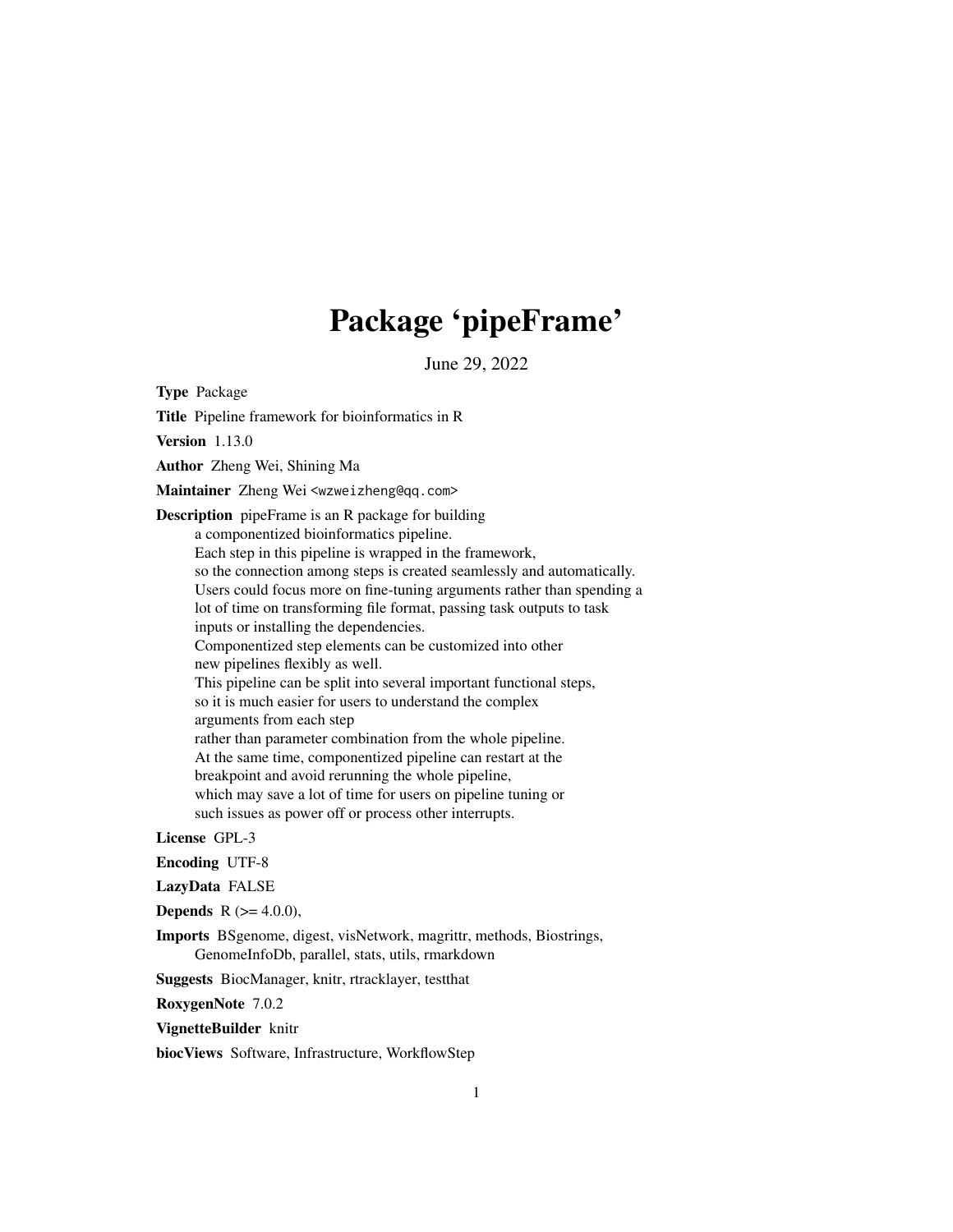# <span id="page-1-0"></span>URL <https://github.com/wzthu/pipeFrame>

BugReports <https://github.com/wzthu/pipeFrame/issues> git\_url https://git.bioconductor.org/packages/pipeFrame git\_branch master git\_last\_commit 73eb6db git\_last\_commit\_date 2022-04-26 Date/Publication 2022-06-29

# R topics documented:

|           | $\mathcal{D}$  |
|-----------|----------------|
|           | -3             |
|           | $\overline{4}$ |
|           | $\overline{4}$ |
|           | 6              |
|           | 6              |
|           | $\tau$         |
| setGenome | -8             |
|           | - 9            |
|           |                |
|           |                |
|           |                |
|           |                |
|           |                |
|           |                |
|           |                |

#### **Index** [24](#page-23-0)

getObjsInPipe *Obtain all of objects in the specific pipeline*

#### Description

Obtain all of objects in the specific pipeline

#### Usage

```
getObjsInPipe(pipeName = "pipe")
```
# Arguments

pipeName Character scalar or vector. Pipeline name(s) of objects to be selected.

#### Value

List scalar. A list containing all objects that belongs to the pipe name.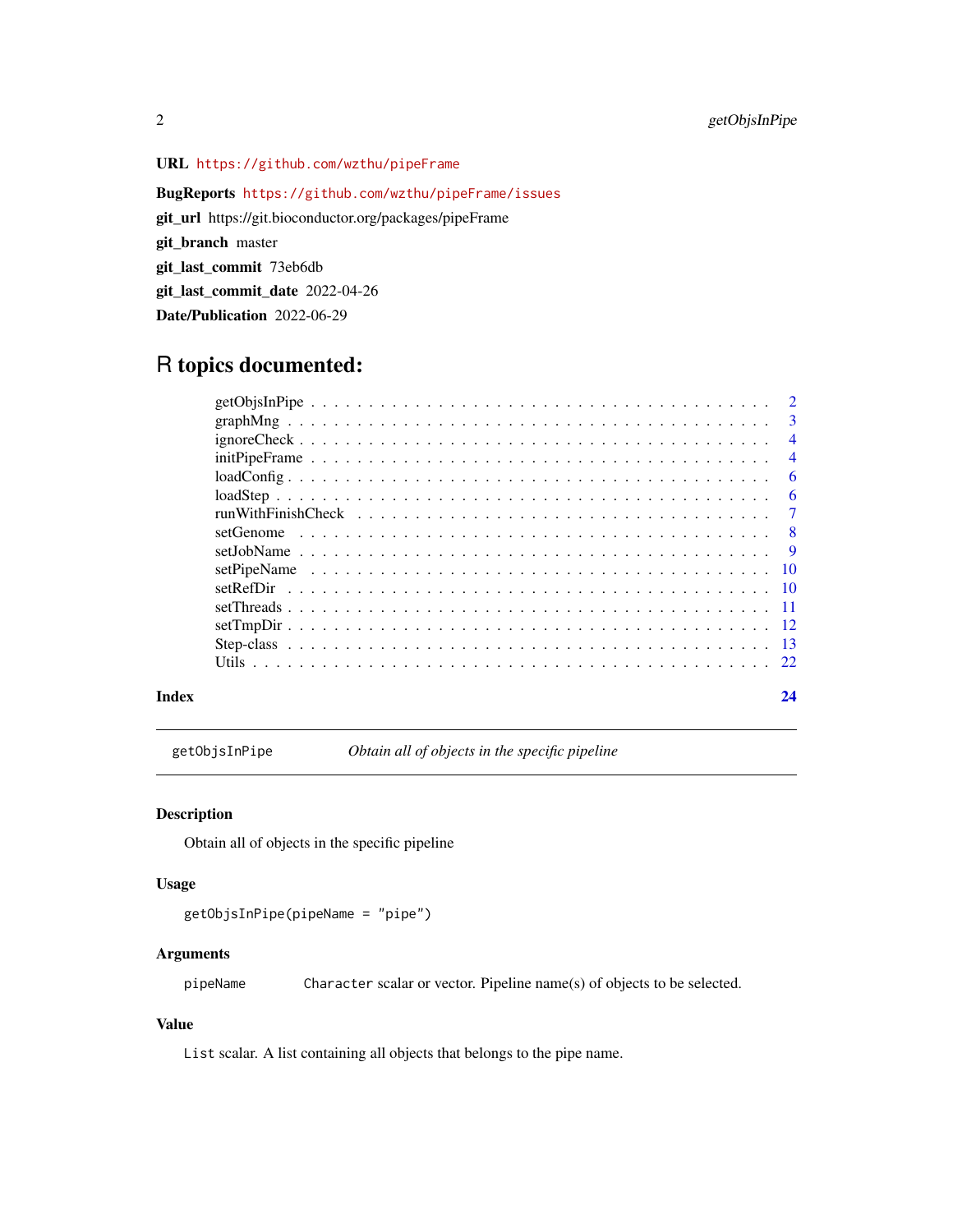# <span id="page-2-0"></span>graphMng 3

#### Examples

getObjsInPipe("pipe")

graphMng *Step graph management*

#### Description

The step relations are managed and restricted to directed acyclic graph. The direction of data flow is from upstream to downstream. So when users create a new step object, restricting its relation with existing steps is necessary.

#### Usage

```
addEdges(edges, argOrder)
getPrevSteps(stepType, argOrder)
getAttachedStep(stepType)
regAttachedStep(newStepType, stepType)
getNextSteps(stepType, argOrder)
printMap(stepType = NULL, display = TRUE, ...)
```
#### Arguments

| edges       | Character vector. Contain the names of start and end points for all edges. It<br>needs to follow the format like c("startpt1","endpt1","startpt2", "endpt2","startpt3","endpt3"). |
|-------------|-----------------------------------------------------------------------------------------------------------------------------------------------------------------------------------|
| argOrder    | Numeric scalar. The argument order of the input Step object.                                                                                                                      |
| stepType    | Character scalar. Step class name of each step.                                                                                                                                   |
| newStepType | Logical scalar. give a new step step type name to the original step type with<br>different default parameter value                                                                |
| display     | Logical scalar. We there how the picture on device or not.                                                                                                                        |
| $\cdot$     | Additional arguments, currently used.                                                                                                                                             |

#### Value

| addEdges                        | No value will be returned.             |
|---------------------------------|----------------------------------------|
| getPrevSteps<br>getAttachedStep | Names of previous steps                |
|                                 | get the step that is generated from    |
| regAttachedStep                 |                                        |
|                                 | Add different step type for exist step |
| getNextSteps                    | Names of next steps                    |
| printMap                        | Print the flow map for the pipeline.   |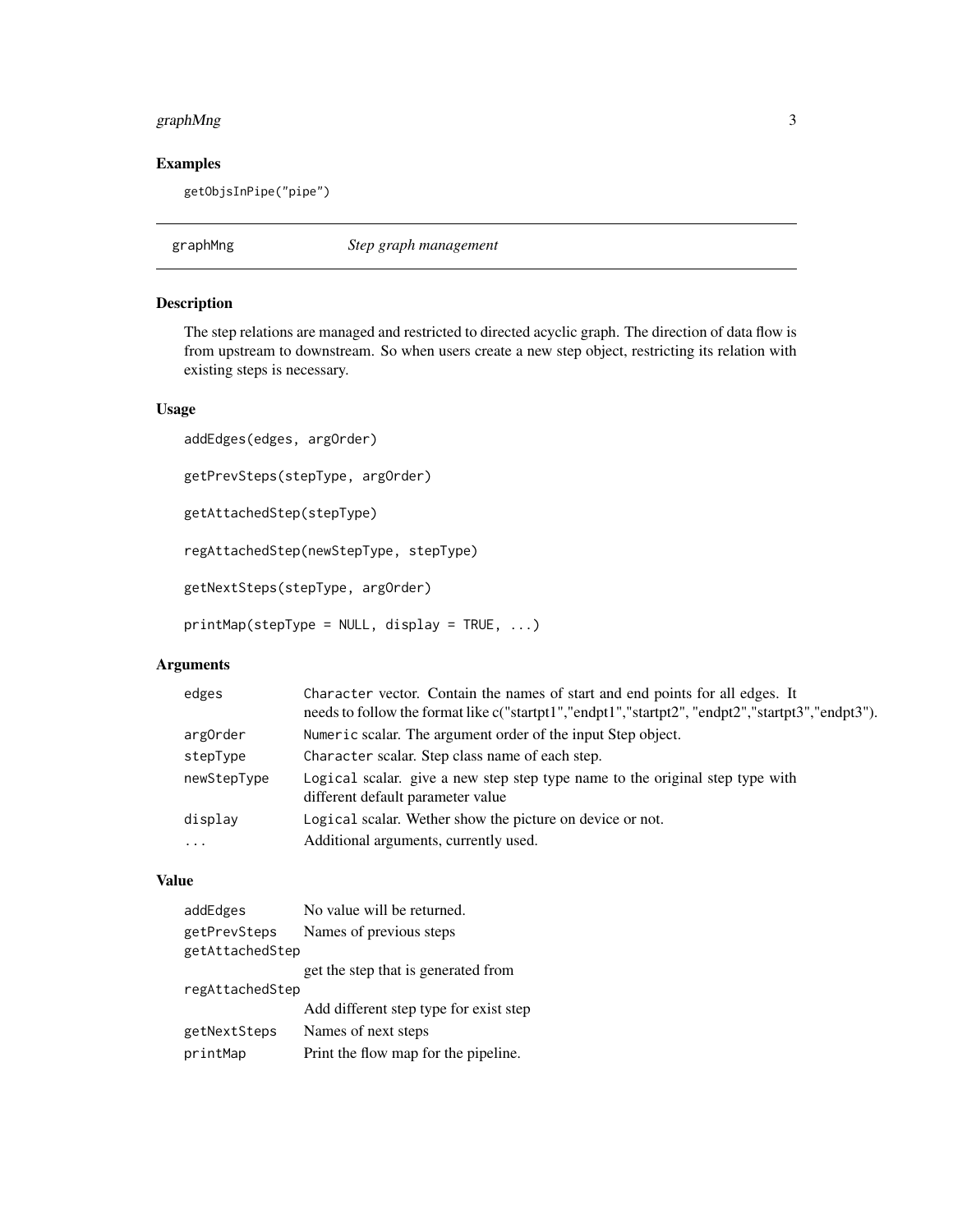#### Examples

```
addEdges(edges = c("RandomRegionOnGenome",
                   "OverlappedRandomRegion"),argOrder = 1)
printMap()
getPrevSteps("OverlappedRandomRegion",1)
```
ignoreCheck *ignore checking input and output file (for developer)*

# Description

ignore checking input and output file (for developer)

#### Usage

```
ignoreCheck(ignore = TRUE)
```
# Arguments

ignore Logical scalar. Ignore checking input and output file MD5 value when skipping the step.

# Value

ignoreCheck No value will be returned

# Examples

ignoreCheck(FALSE)

initPipeFrame *initialize the pipeFrame package*

# Description

This function should be called first in R terminal for general users. And it should be used in .onLoad() function for package developers. In this function, several parameters need to be defined and configured, including genome, job name, reference directory, temporary directory, check and install function, threads number, reference list, etc.

<span id="page-3-0"></span>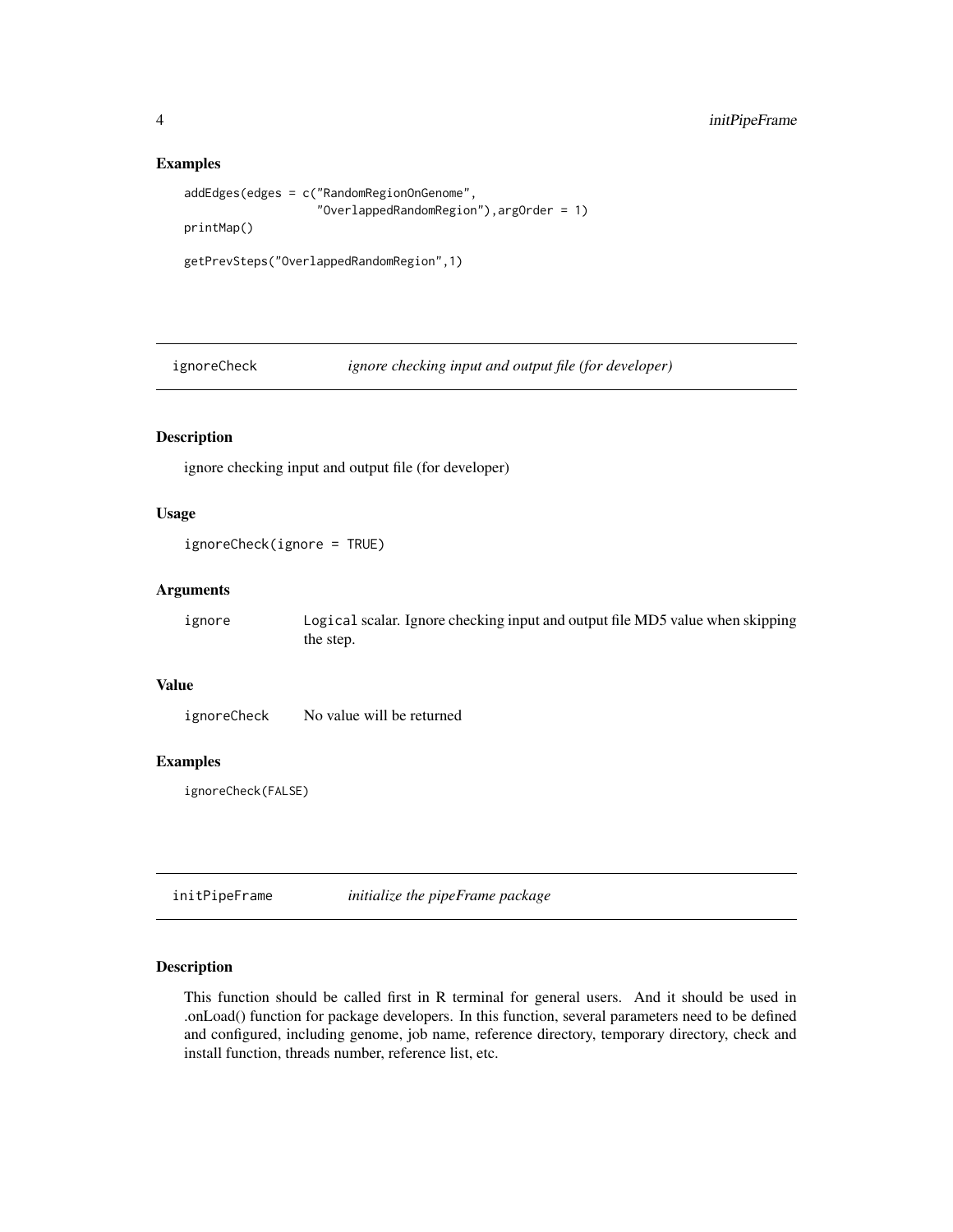# <span id="page-4-0"></span>initPipeFrame 5

# Usage

```
initPipeFrame(
 defaultJobName,
 availableGenome = c("hg19", "hg38", "mm9", "mm10", "danRer10", "galGal5", "galGal4",
  "rheMac3", "rheMac8", "panTro4", "rn5", "rn6", "sacCer2", "sacCer3", "susScr3",
    "testgenome"),
  defaultCheckAndInstallFunc = NULL,
  defaultThreads = 2,
  defaultTmpDir = getwd(),
  defaultRefDir = file.path(getwd(), "refdir"),
  defaultReference = list(test = list(file = "fileName", rc = "obj"))
\mathcal{L}
```
# Arguments

|                            | defaultJobName Character scalar. The default job name for the package. When users use<br>pipeFrame package, defaultJobName is "pipeFrame-pipeline". |
|----------------------------|-----------------------------------------------------------------------------------------------------------------------------------------------------|
| availableGenome            |                                                                                                                                                     |
|                            | Character scalar or vector. Configure the available valid genome such as "hg19",<br>"mm10", etc.                                                    |
| defaultCheckAndInstallFunc |                                                                                                                                                     |
|                            | Function scalar. The function needs to call runWithFinishCheck                                                                                      |
|                            | defaultThreads Numeric scalar. The maximum thread limit for each step. Default:2                                                                    |
| defaultTmpDir              | Character scalar. The directory of intermediate results for all steps. Default:<br>Current working directory.                                       |
| defaultRefDir              | Character scalar. The directory of reference data. Default: file.path(getwd(),"refdir")                                                             |
| defaultReference           |                                                                                                                                                     |
|                            | List scalar. List of reference files.                                                                                                               |

#### Value

No value will be returned.

#### Examples

```
initPipeFrame(availableGenome = c("hg19", "hg38", "mm9", "mm10"),
               defaultJobName = paste0("pkgname","-pipeline")
\mathcal{L}
```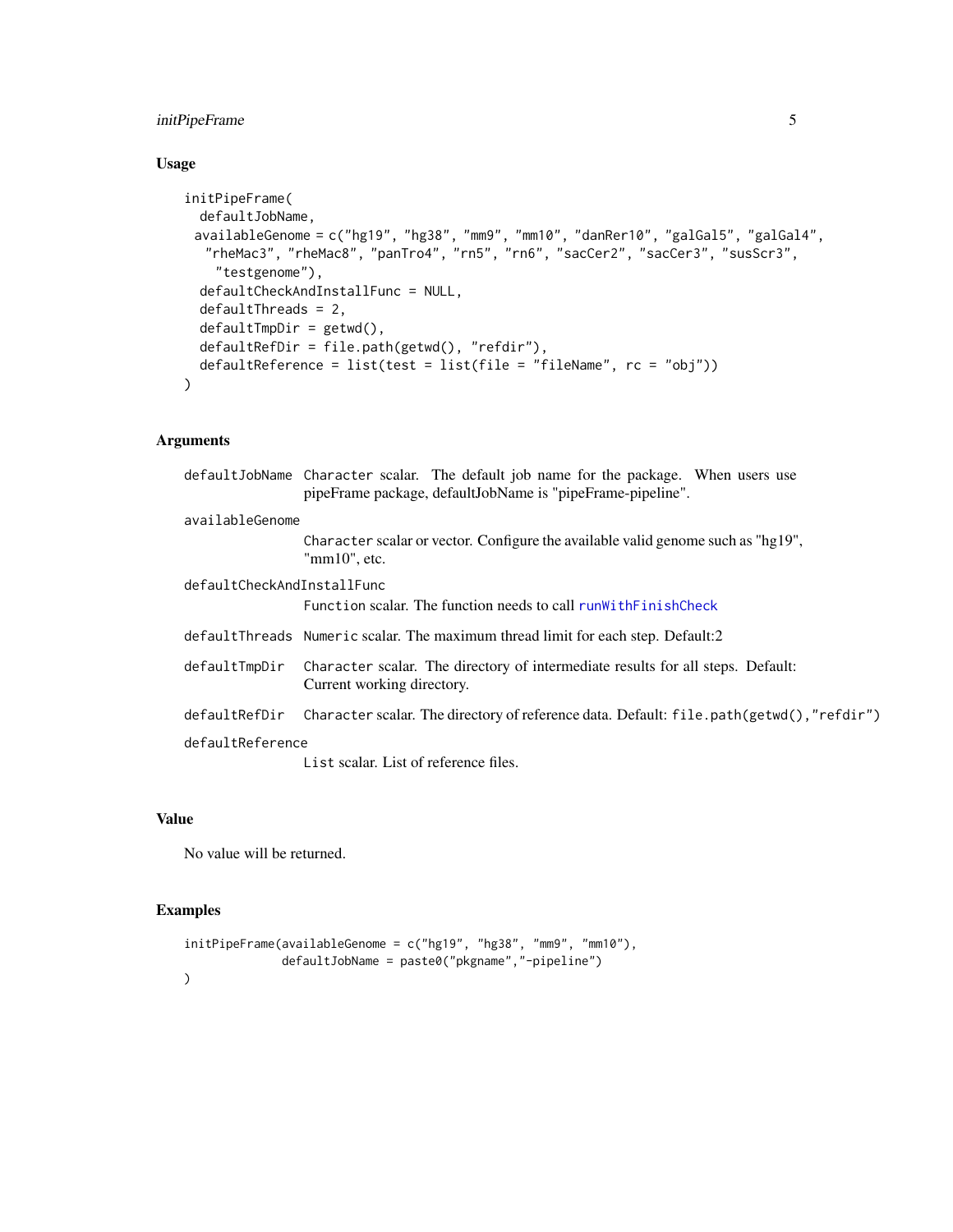<span id="page-5-0"></span>

# Description

load configure from file

# Usage

loadConfig(configFile)

saveConfig(configFile)

configRegName()

# Arguments

configFile Character scalar. The directory to configuration file.

#### Value

| loadConfig    | No value will be returned                       |
|---------------|-------------------------------------------------|
| saveConfig    | save the configuration into a RDS file.         |
| configRegName | charactor vector, registered configuration name |

# Examples

```
configRegName()
saveConfig("test.rds")
loadConfig("test.rds")
```
loadStep *load step object from rds file*

# Description

load PipeFrame Step (or its inherit class) object from rds file

#### Usage

loadStep(rdsfile, regClass = TRUE)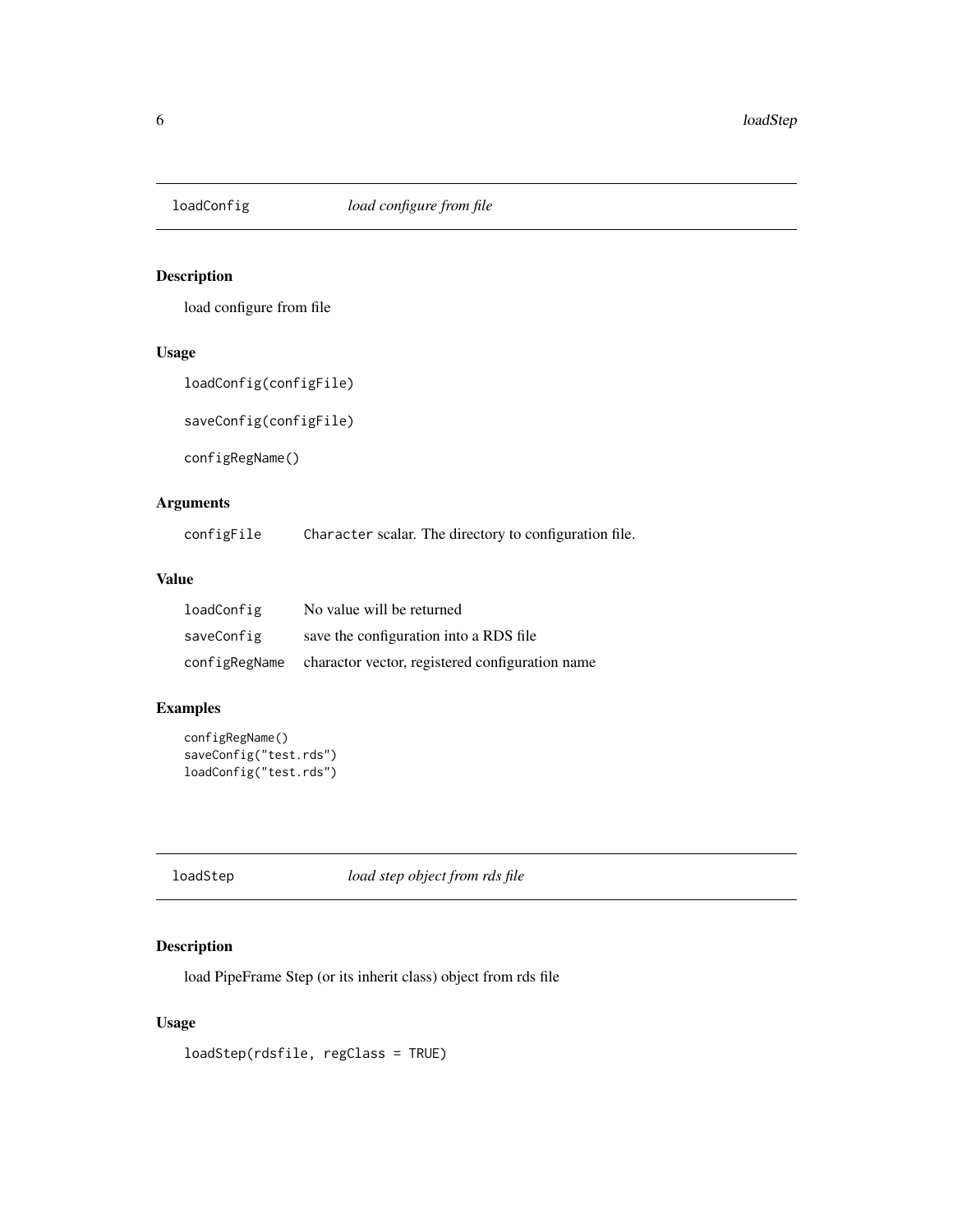#### <span id="page-6-0"></span>Arguments

| rdsfile  | Character scalar. The rds file directory for Step (or its inherit class) Object                                                                                       |
|----------|-----------------------------------------------------------------------------------------------------------------------------------------------------------------------|
| regClass | Logical scalar. Register the Class of object to inherit from Step Class. Default:<br>TRUE. Note: make sure corresponding packages depending on pipeFrame is<br>loaded |

#### Value

Step (or its inherit class) object

#### Examples

```
objrds <- system.file(package = "pipeFrame", "extdata","pipeFrame.obj.rds")
obj <- loadStep(objrds)
```
<span id="page-6-1"></span>runWithFinishCheck *Install dependent data or software with finishing check*

#### Description

Install dependent data or software with finishing check

#### Usage

```
runWithFinishCheck(func, refName, refFilePath = NULL, genome = NULL)
checkAndInstallBSgenome(refFilePath, genome = getGenome())
checkAndInstallOrgDb(refFilePath, genome = getGenome())
checkAndInstallTxDb(refFilePath, genome = getGenome())
checkAndInstallGenomeFa(refFilePath)
```
# Arguments

| func        | Function scalar. The function with refFilePath argument (reference file direc-<br>tory). The returned value will be set as the reference object. |
|-------------|--------------------------------------------------------------------------------------------------------------------------------------------------|
| refName     | Character scalar. Reference name for getRef, getRefFiles and getRefRc.                                                                           |
| refFilePath | Character scalar. The reference file relative directory under the "refdir/genome/"                                                               |
| genome      | Character scalar. The genome like "hg19". Default: getGenome()                                                                                   |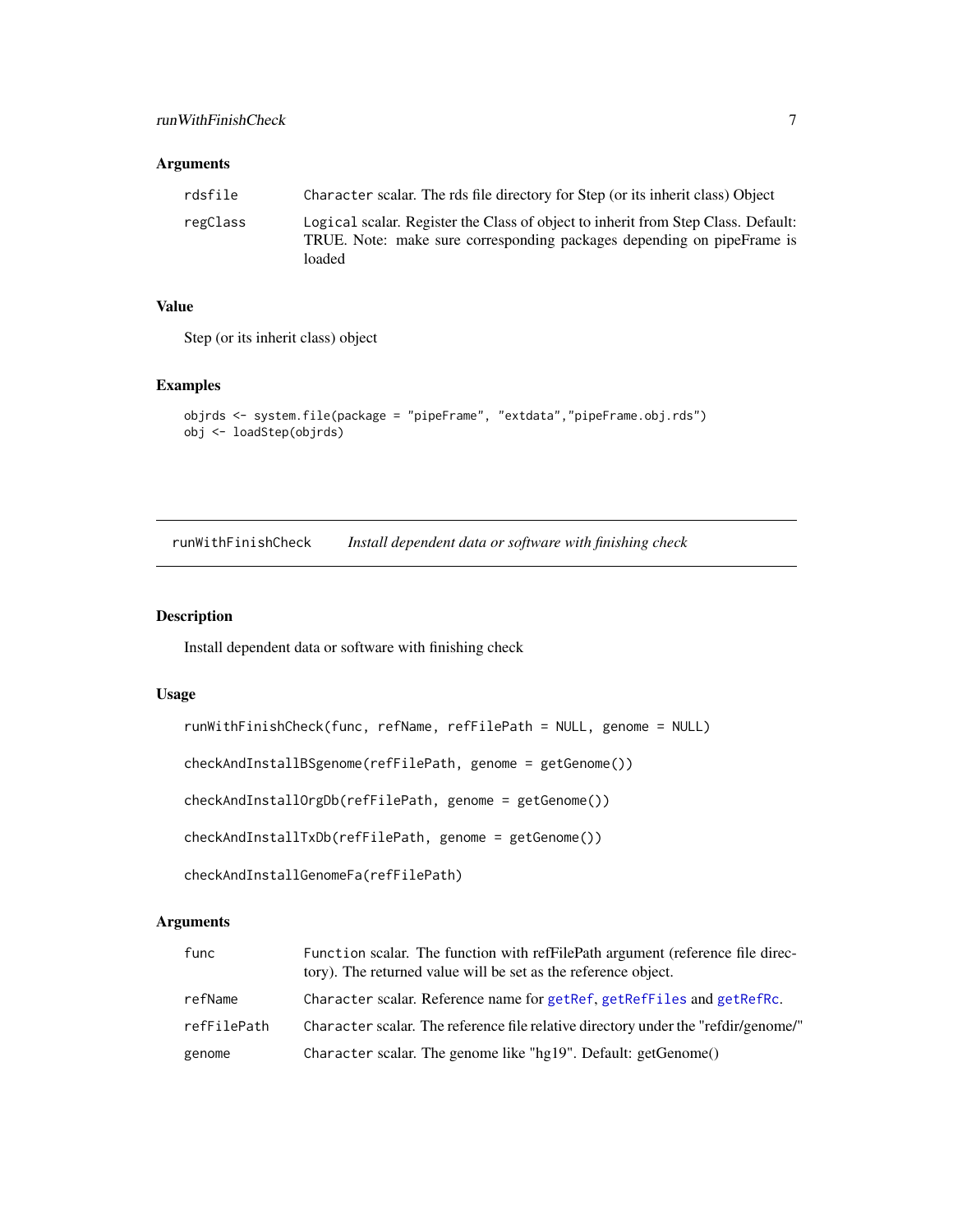#### <span id="page-7-0"></span>Value

| runWithFinishCheck      |                                                                                   |
|-------------------------|-----------------------------------------------------------------------------------|
|                         | No value will be returned                                                         |
| checkAndInstallBSgenome |                                                                                   |
|                         | check if there is the BS genome package installed for curent genome and install   |
|                         | it if not. No value will be returned.                                             |
| checkAndInstallOrgDb    |                                                                                   |
|                         | check if there is the OrgDb package installed for curent genome and install it if |
|                         | not. No value will be returned.                                                   |
| checkAndInstallTxDb     |                                                                                   |
|                         | check if there is the TxDb package installed for curent genome and install it if  |
|                         | not. Nothing will be returned.                                                    |
| checkAndInstallGenomeFa |                                                                                   |

check if genome FASTA file exist and install if not. No value will be returned

#### Examples

```
checkAndInstall <- function(){
   runWithFinishCheck(func = checkAndInstallBSgenome,refName = "bsgenome")
   runWithFinishCheck(func = checkAndInstallGenomeFa,refName = "fasta",
  refFilePath = paste0(getGenome(),".fa"))
}
initPipeFrame(availableGenome = c("hg19", "hg38","mm9","mm10","testgenome"),
              defaultJobName = paste0("pkgname","-pipeline")
)
```
setGenome("hg19")

<span id="page-7-1"></span>setGenome *Configure genome for all steps*

#### Description

Configure the reference genome assembly for all steps.

#### Usage

```
getValidGenome()
```

```
setGenome(genome)
```
getGenome()

#### Arguments

genome Character scalar. Valid genome to be configured.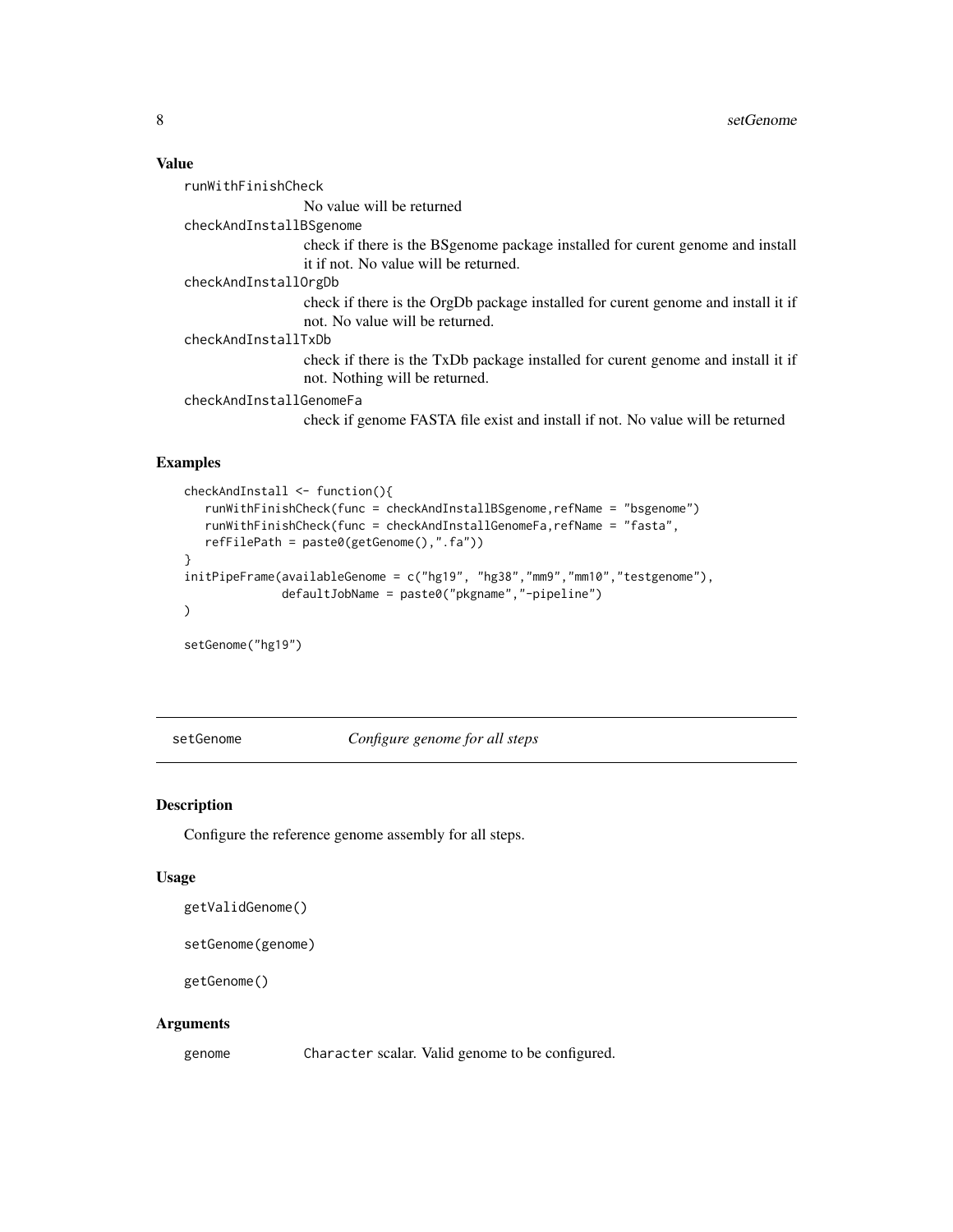# <span id="page-8-0"></span>setJobName 9

# Value

|           | getValidGenome Character scalar. All valid genome assemblies for this package.            |  |
|-----------|-------------------------------------------------------------------------------------------|--|
| setGenome | All packages and dependencies are configured and installed. No value will be<br>returned. |  |
| getGenome | Character scalar. Display the configured genome.                                          |  |

# Examples

```
getValidGenome()
setGenome("hg19")
getGenome()
```
setJobName *Configure the job name for following steps.*

# Description

Configure the job name for following steps.

# Usage

```
setJobName(jobName)
```
getJobName()

getJobDir()

# Arguments

jobName Character scalar. Job name for following steps.

#### Value

| setJobName | No value will be returned           |
|------------|-------------------------------------|
| getJobName | Set a job name for following steps. |
| getJobDir  | get the job directory               |

# Examples

```
setJobName("testJobName")
getJobName()
getJobDir()
```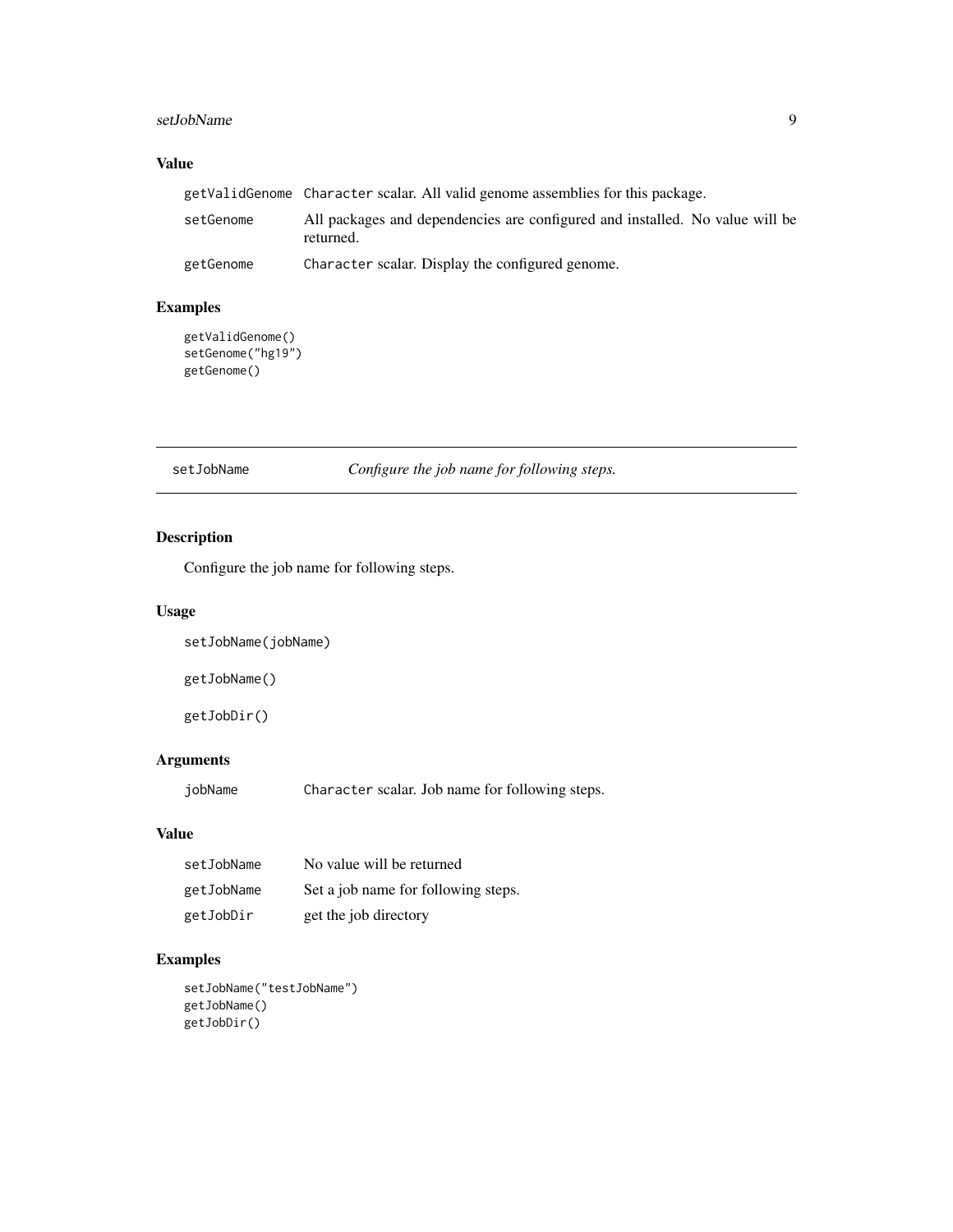<span id="page-9-0"></span>

# Description

Configure the pipe name for following steps.

#### Usage

```
setPipeName(pipeName)
```
getPipeName(all = FALSE)

# Arguments

| pipeName | Character scalar. Pipeline name for following steps.                      |
|----------|---------------------------------------------------------------------------|
| all      | Logical scalar. If TRUE, return all exist pipeName. Default FALSE, return |
|          | current default pipeName.                                                 |

# Value

| setPipeName | No value will be returned                |
|-------------|------------------------------------------|
| getPipeName | Set a pipeline name for following steps. |

# Examples

```
setPipeName("pipe")
getPipeName()
```
setRefDir *Set the reference directory*

# <span id="page-9-1"></span>Description

Set the reference directory

#### Usage

```
setRefDir(refdir, createDir = TRUE)
```
getRefDir()

getRef(refName)

getRefFiles(refName)

getRefRc(refName)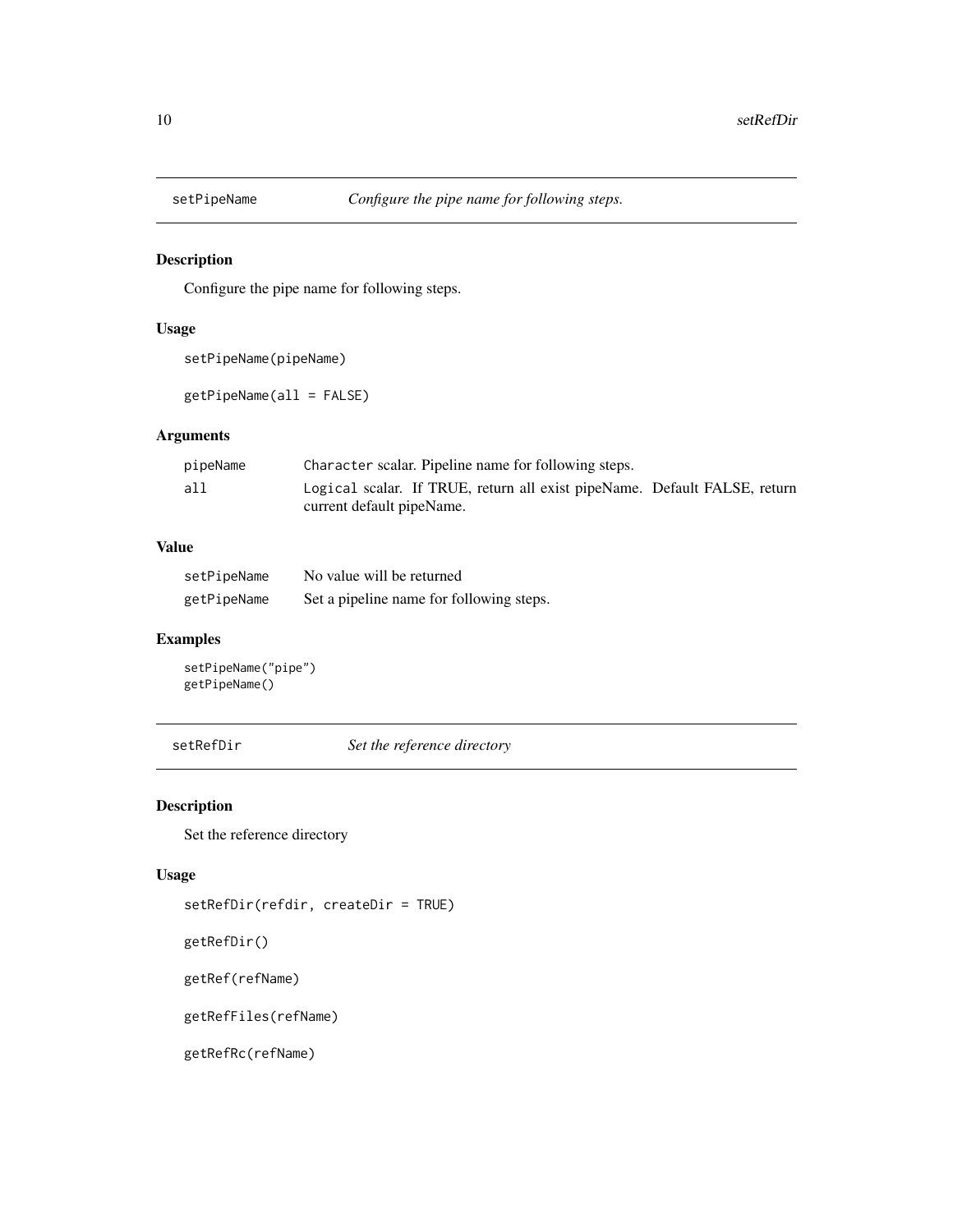#### <span id="page-10-0"></span>setThreads 11

# Arguments

| refdir    | Character scalar. The directory to store the reference data.                          |
|-----------|---------------------------------------------------------------------------------------|
| createDir | Logica scalar. Create the directory if the directory does not exist. Default:<br>TRUE |
| refName   | Character scalar. The name of reference data.                                         |

# Value

| setRefDir   | No value will be returned                                                                                 |
|-------------|-----------------------------------------------------------------------------------------------------------|
| getRefDir   | Character scalar. Display the directory of reference data.                                                |
| getRef      | List scalar. A list object which contains "files" (reference file paths) and "rc"<br>(reference R object) |
| getRefFiles | Character scalar or vector. Display the reference file directory.                                         |
| getRefRc    | Uncertain scalar or vector. Display any reference R object.                                               |

# Examples

```
setRefDir("./refdir")
getRefDir()
getRef("test")
getRefFiles("test")
getRefRc("test")
```
<span id="page-10-1"></span>setThreads *Configure the maximum number of threads*

# Description

Configure the maximum number of threads for all steps

# Usage

```
setThreads(threads = detectCores())
```

```
getThreads()
```
# Arguments

threads Numeric scalar. The maximum number of threads that can be allocated to each step.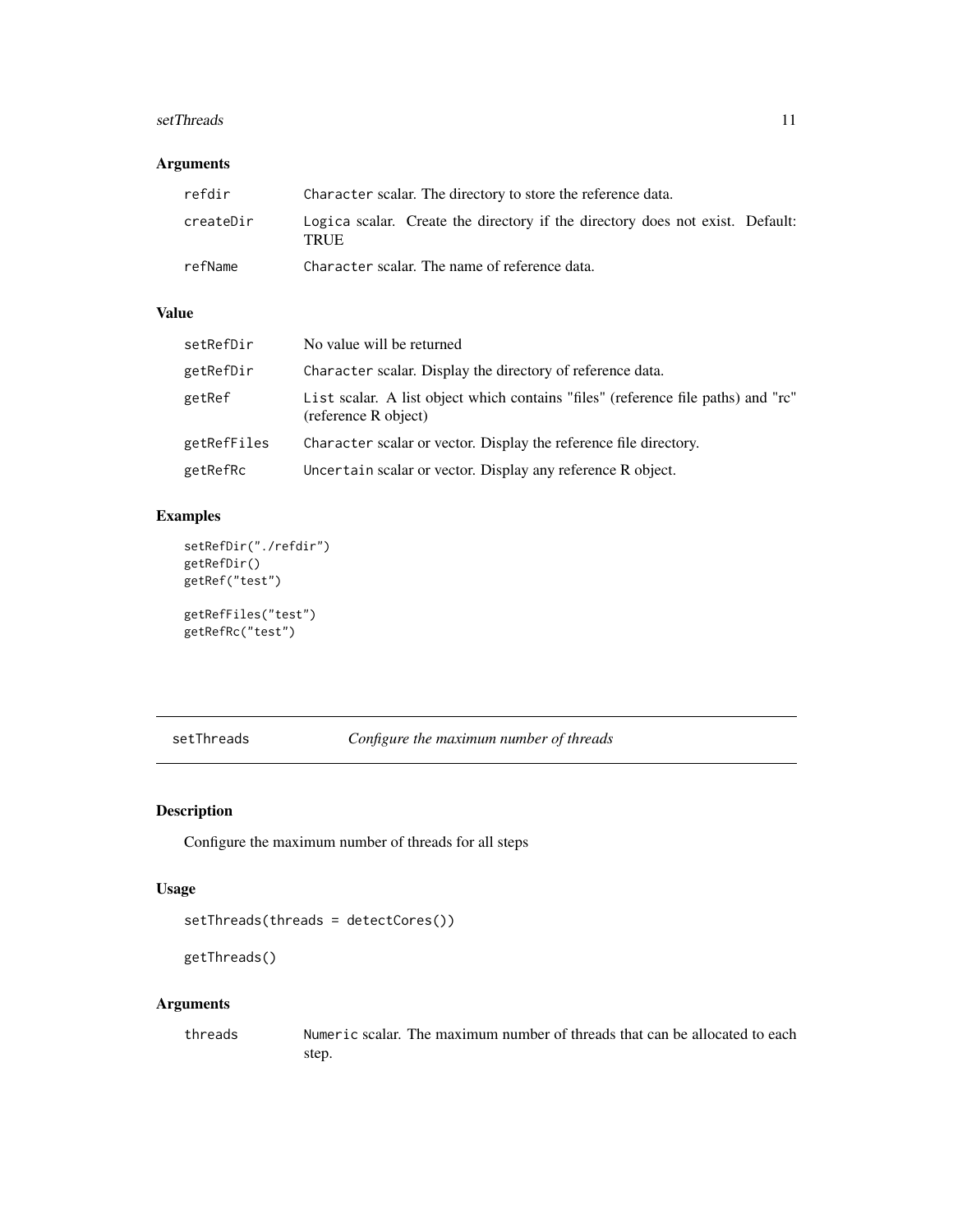# <span id="page-11-0"></span>Value

| setThreads | No value will be returned                                                                    |
|------------|----------------------------------------------------------------------------------------------|
| getThreads | Numeric scalar. Display the maximum number of threads that can be allocated<br>to each step. |

# Examples

setThreads() getThreads()

setTmpDir *Configure the directory for intermediate results of all steps*

# Description

Configure the directory for intermediate results of all steps

# Usage

setTmpDir(tmpDir = getwd())

getTmpDir()

# Arguments

| tmpDir | Character scalar. The directory to store intermediate results of all steps. De- |
|--------|---------------------------------------------------------------------------------|
|        | fault: Current directory.                                                       |

#### Value

| setTmpDir | No value will be returned                                                      |
|-----------|--------------------------------------------------------------------------------|
| getTmpDir | Character scalar. Display the directory for intermediate results of all steps. |

# Examples

setTmpDir() getTmpDir()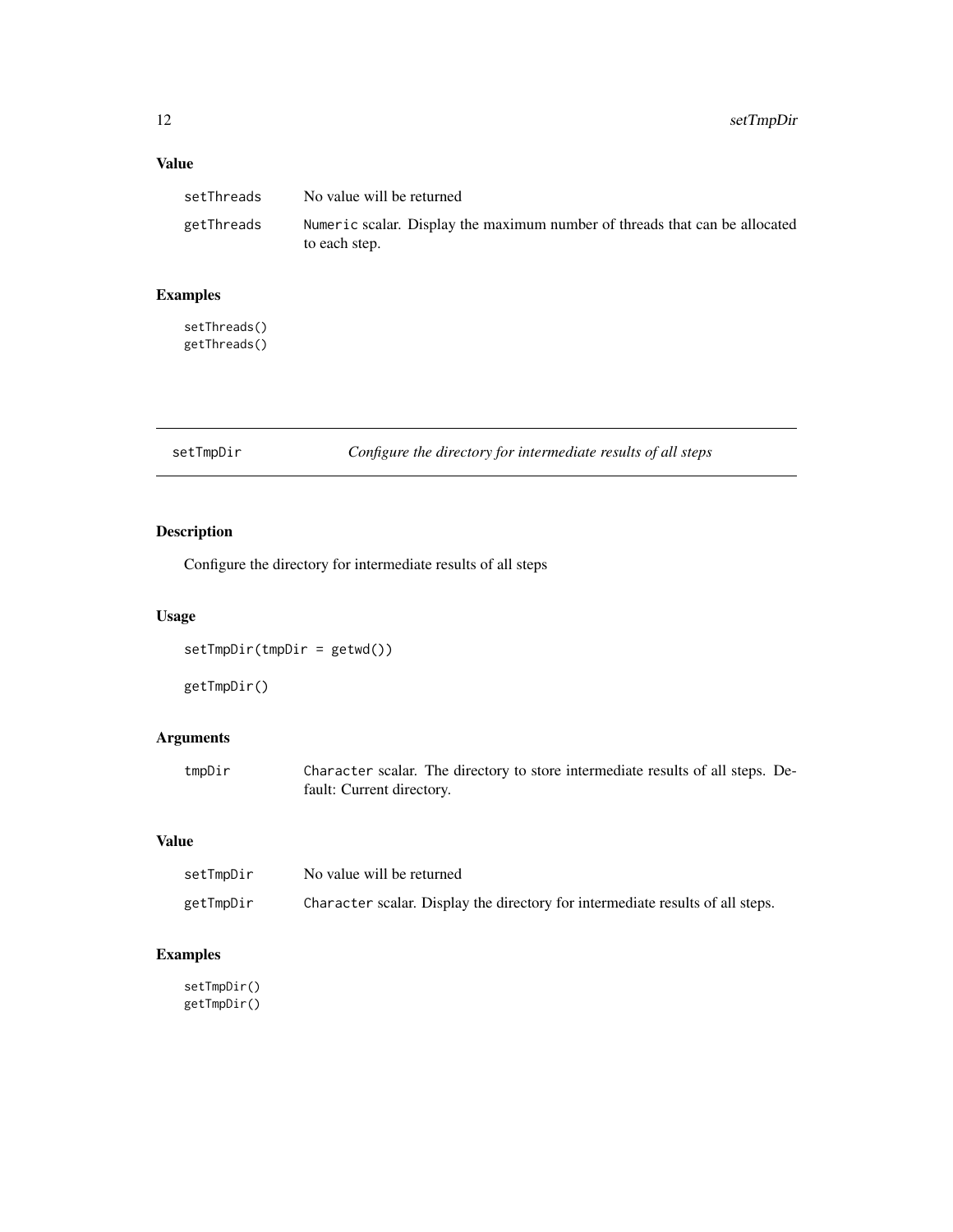<span id="page-12-0"></span>

#### Description

Users can call Step object operation methods below to obtain information in objects.

#### Usage

```
## S4 method for signature 'Step'
init(.Object, prevSteps = list(), ...)
## S4 method for signature 'Step'
stepName(.Object, ...)
## S4 method for signature 'Step'
stepType(.Object, attachedTypes = TRUE, ...)
## S4 method for signature 'Step'
pipeName(.Object, ...)
## S4 method for signature 'Step'
input(.Object)
## S4 replacement method for signature 'Step'
input(.Object) <- value
## S4 method for signature 'Step'
output(.Object)
## S4 replacement method for signature 'Step'
output(.Object) <- value
## S4 method for signature 'Step'
param(.Object)
## S4 replacement method for signature 'Step'
param(.Object) <- value
## S4 method for signature 'Step'
property(.Object, ..., pipeName = NULL)
## S4 replacement method for signature 'Step'
property(.Object, pipeName = NULL) <- value
## S4 method for signature 'Step'
report(.Object)
```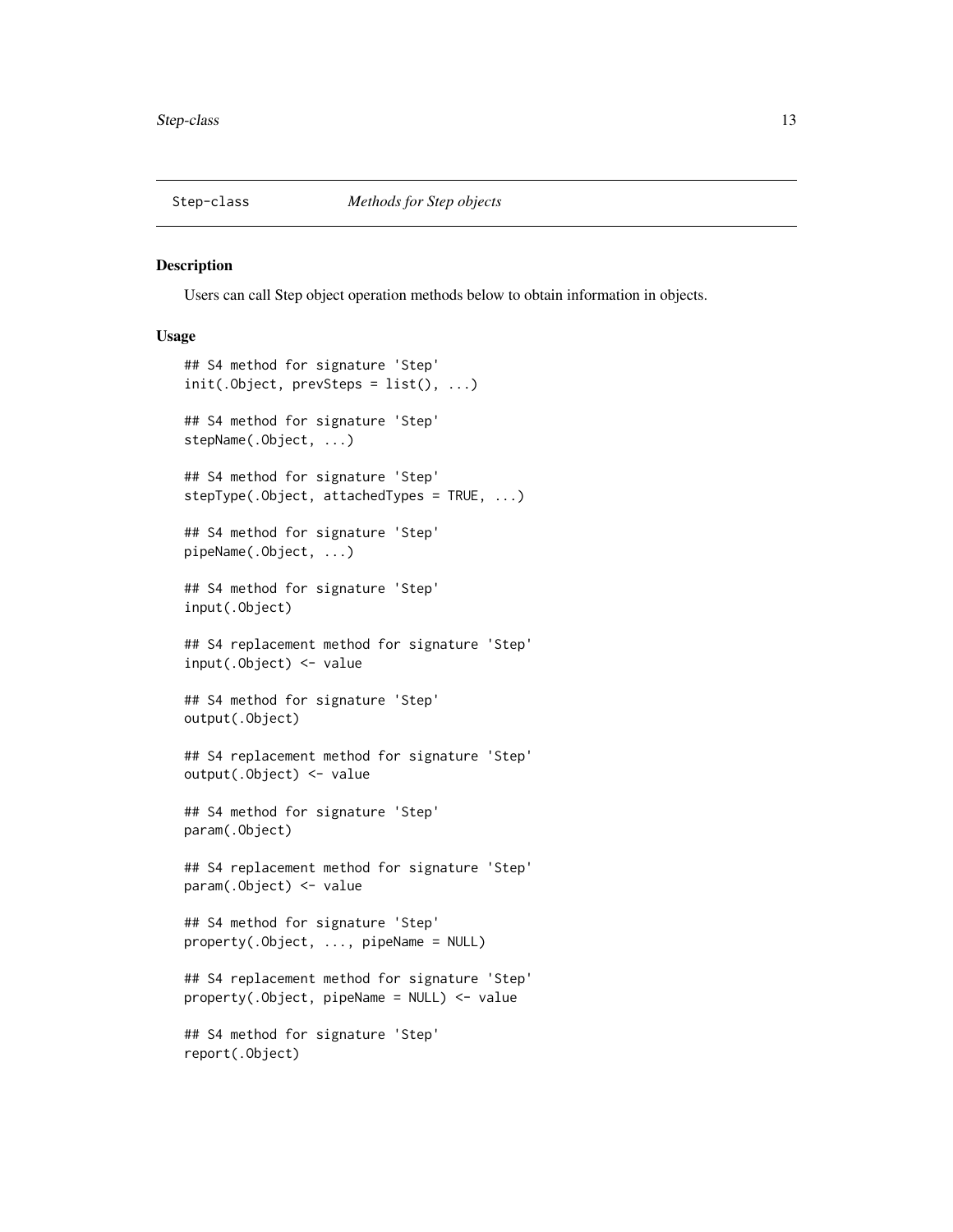```
## S4 replacement method for signature 'Step'
report(.Object) <- value
## S4 method for signature 'Step'
argv(.Object)
## S4 method for signature 'Step'
x$name
## S4 replacement method for signature 'Step'
x$name <- value
## S4 method for signature 'Step'
getParam(.Object, item, type = c("input", "output", "other"), ...)
## S4 method for signature 'Step'
getParamItems(.Object, type = c("input", "output", "other"), ...)
## S4 method for signature 'Step'
isReady(.Object, ...)
## S4 method for signature 'Step'
clearStepCache(.Object, ...)
## S4 method for signature 'Step'
getAutoPath(.Object, originPath, regexSuffixName, suffix, ...)
## S4 method for signature 'Step'
checkRequireParam(.Object, ...)
## S4 method for signature 'Step'
checkAllPath(.Object, ...)
## S4 method for signature 'Step'
getParamMD5Path(.Object, ...)
## S4 method for signature 'Step'
getStepWorkDir(.Object, filename = NULL, ...)
## S4 method for signature 'Step'
stepID(.Object, ...)
## S4 method for signature 'Step'
writeLog(
  .Object,
 msg,
  ...,
```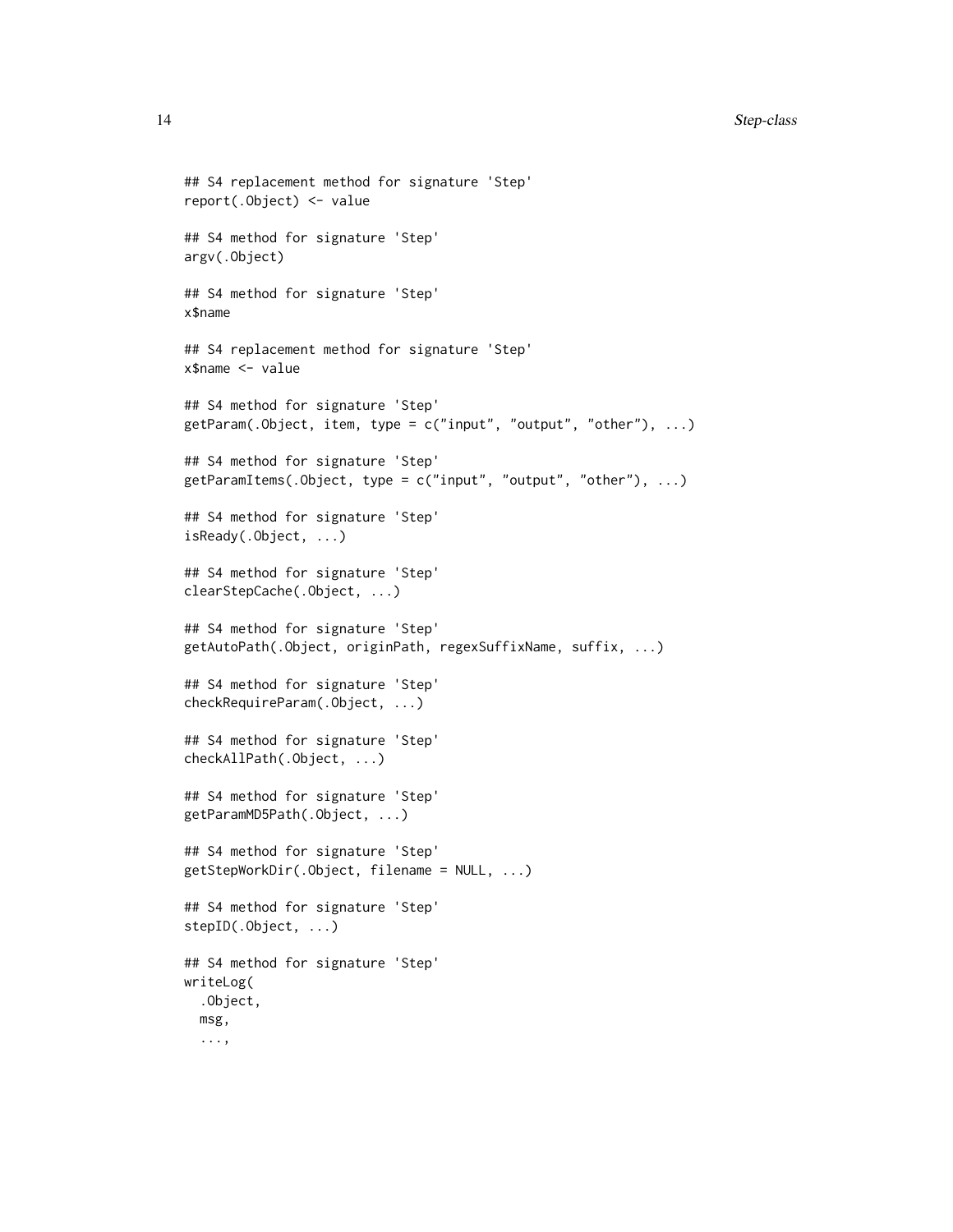# Step-class 15

```
isWarnning = FALSE,
  appendLog = TRUE,
  showMsg = TRUE
\mathcal{L}processing(.Object, ...)
genReport(.Object, ...)
```
# Arguments

| .Object         | Step object scalar. Step object is returned by functions in each step.                                                                              |
|-----------------|-----------------------------------------------------------------------------------------------------------------------------------------------------|
| prevSteps       | List list of Step objects                                                                                                                           |
| $\cdots$        | Additional arguments, currently unused.                                                                                                             |
| attachedTypes   | Logical scalar. Show the new type name or show the original type name De-<br>fault: TRUE                                                            |
| value           | any type scalar. The value to be set for corresponding item in a list.                                                                              |
| pipeName        | Character scalar. The pipeline name that this step belongs to. Default: NULL.<br>It will be replace by the only pipeline name.                      |
| X               | Step object scalar. Step object is returned by functions in each step.                                                                              |
| name            | Character scalar. Name can be one of inputList, outputList, paramList, allList,<br>propList or the item names of inputList, outputList or paramList |
| item            | Character scalar. The items in parameter list (input, output and other) or report<br>list.                                                          |
| type            | Character scalar. Valid types of parameters including "input", "output" and<br>"other"                                                              |
| originPath      | Character scalar. The file name for output file is based on this original path<br>name.                                                             |
| regexSuffixName |                                                                                                                                                     |
|                 | Character scalar. The suffix for replacement.                                                                                                       |
| suffix          | Character scalar. The new suffix for the file.                                                                                                      |
| filename        | Character scaler. The name of file under step working directiory                                                                                    |
| msg             | Character scalar. The message to write into log file.                                                                                               |
| isWarnning      | Logical scalar. Set this message as warning message. Default: FALSE                                                                                 |
| appendLog       | Logical scalar. Append to the log file. Default: TRUE                                                                                               |
| showMsg         | Logical scalar. Show the message on screen. Default: TRUE                                                                                           |

# Details

Step is a S4 class for generating Step S4 objects. All Step objects generated by child classes inherit from Step. To generate new Step objects, a function wrapper with fixed arguments needs to be implemented. Users use this function to generate new Step functions rather than Step S4 class to generate objects.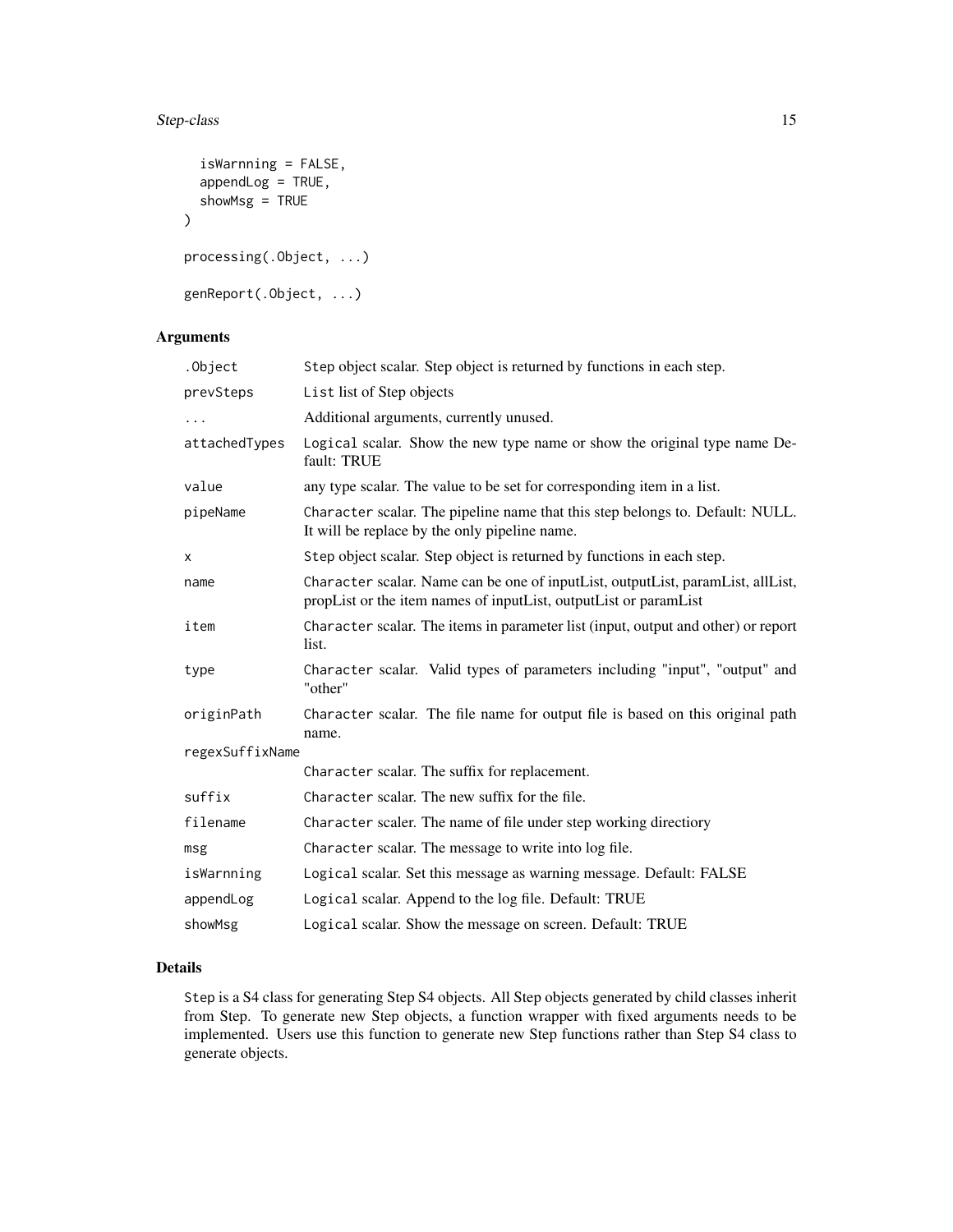16 Step-class

# Value

the function and result of functions:

| init              | (For package developer only) A Step child class object with initialized input,<br>output and other parameters        |
|-------------------|----------------------------------------------------------------------------------------------------------------------|
| stepName          | get Step object Character name                                                                                       |
| stepType          | get Step object Character type name (class name)                                                                     |
| pipeName          | get Step object pipe name                                                                                            |
| input             | get input list                                                                                                       |
| input<-           | set input list                                                                                                       |
| output            | get output list                                                                                                      |
| output<-          | set output list                                                                                                      |
| param             | get other parameters list                                                                                            |
| param<-           | set other parameters list                                                                                            |
| property          | get property list                                                                                                    |
| property<-        | set property list                                                                                                    |
| report            | get report list                                                                                                      |
| report<-          | set report list                                                                                                      |
| argv              | get arguments list                                                                                                   |
| \$                | get inputList, outputList, paramList, allList, propList or any item value in input-<br>List, outputList or paramList |
| \$<-              | set inputList, outputList, paramList, allList, propList or any item value in input-<br>List, outputList or paramList |
| getParam          | Get parameter value set by process function. See getParamItems to obtain valid<br>items for query.                   |
| getParamItems     | Get parameter name list                                                                                              |
| isReady           | Is the process ready for downstream process                                                                          |
|                   | clearStepCache Clear cache of Step object                                                                            |
| getAutoPath       | (For package developer) Developer can use this method to generate new file<br>name based on exist input file name    |
| checkRequireParam |                                                                                                                      |
|                   | (For package developer) Check required inputs or parameters are filled.                                              |
| checkRequireParam |                                                                                                                      |
| getParamMD5Path   | (For package developer) Check required inputs are filled.                                                            |
|                   | The Step object storage directory                                                                                    |
| getStepWorkDir    | Get the step work directory of this object                                                                           |
| stepID            | Get the step ID                                                                                                      |
| writeLog          | (For package developer) write log.                                                                                   |
| processing        | (For package developer) Run pipeline step                                                                            |
| genReport         | (For package developer) Generate report list                                                                         |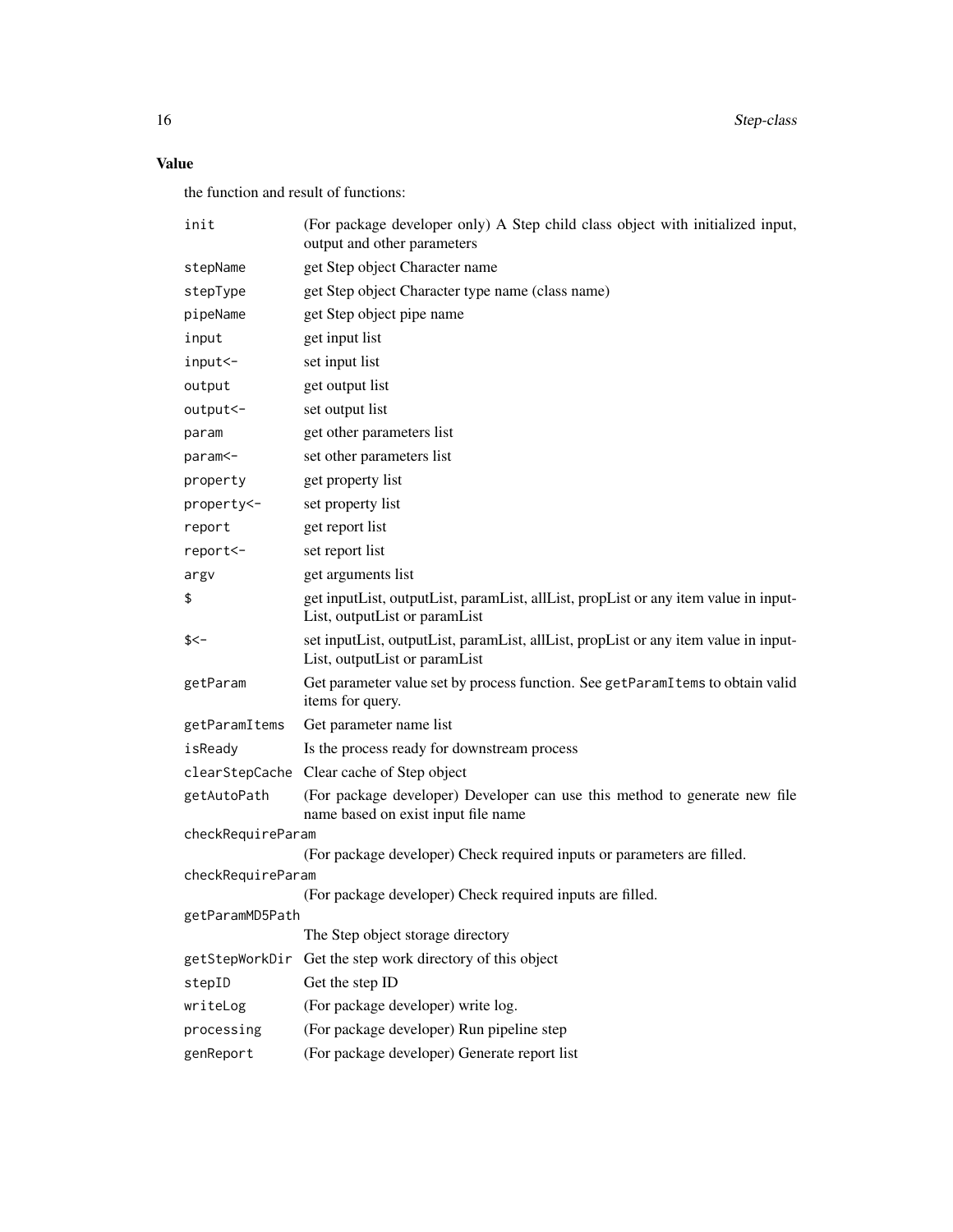<span id="page-16-0"></span>Step-class 17

#### Author(s)

Zheng Wei

## See Also

[setGenome](#page-7-1) [setThreads](#page-10-1)

# Examples

 $\lambda$ 

```
library(BSgenome)
library(rtracklayer)
library(magrittr)
# generate new Step : RandomRegionOnGenome
setClass(Class = "RandomRegionOnGenome",
        contains = "Step"
setMethod(
    f = "init",signature = "RandomRegionOnGenome",
   definition = function(.0bject, prevSteps = list(),...){
       # All arguments in function randomRegionOnGenome
       # will be passed from "..."
       # so get the arguments from "..." first.
       allparam \leq list(...)sampleNumb <- allparam[["sampleNumb"]]
       regionLen <- allparam[["regionLen"]]
       genome <- allparam[["genome"]]
       outputBed <- allparam[["outputBed"]]
       # no previous steps for this step so ingnore the "prevSteps"
       # begin to set input parameters
       # no input for this step
       # begin to set output parameters
       if(is.null(outputBed)){
            output(.Object)$outputBed <-
                getStepWorkDir(.Object,"random.bed")
       }else{
            output(.Object)$outputBed <- outputBed
       }
       # begin to set other parameters
       param(.Object)$regionLen <- regionLen
       param(.Object)$sampleNumb <- sampleNumb
       if(is.null(genome)){
            param(.Object)$bsgenome <- getBSgenome(getGenome())
       }else{
            param(.Object)$bsgenome <- getBSgenome(genome)
       }
       # don't forget to return .Object
        .Object
    }
```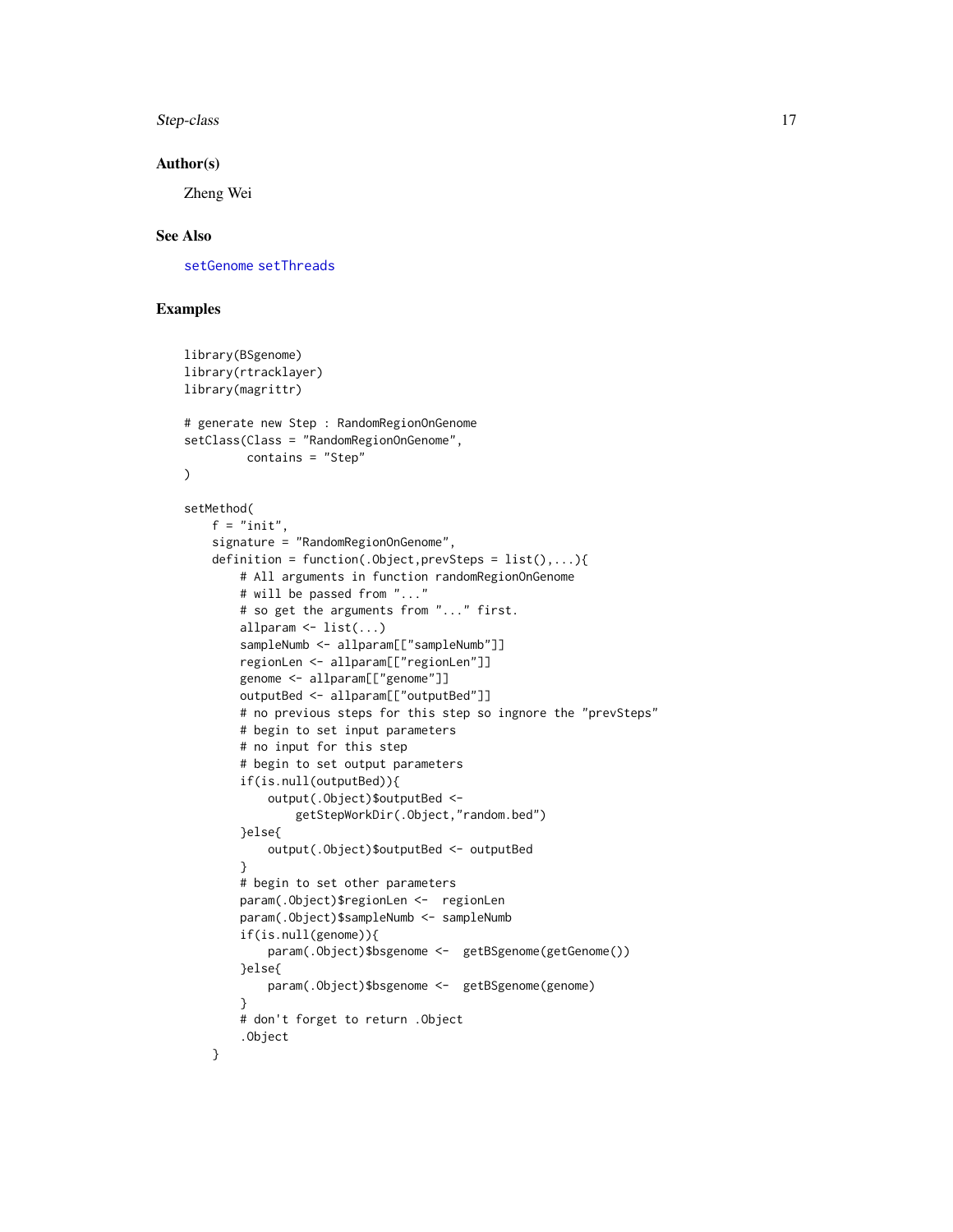```
setMethod(
   f = "processing",
    signature = "RandomRegionOnGenome",
   definition = function(.Object,...){
       # All arguments are set in .Object
        # so we can get them from .Object
       allparam <- list(...)
       sampleNumb <- getParam(.Object,"sampleNumb")
       regionLen <- getParam(.Object,"regionLen")
       bsgenome <- getParam(.Object,"bsgenome")
       outputBed <- getParam(.Object,"outputBed")
       # begin the calculation
       chrlens <-seqlengths(bsgenome)
       selchr <- grep("_|M",names(chrlens),invert=TRUE)
       chrlens <- chrlens[selchr]
       startchrlens <- chrlens - regionLen
       spchrs <- sample(x = names(startchrlens),
       size = sampleNumb, replace = TRUE,
       prob = startchrlens / sum(startchrlens))
       gr <- GRanges()
       for(chr in names(startchrlens)){
            startpt <- sample(x = 1:startchrlens[chr],
            size = sum(spchrs == chr), replace = FALSE)gr <- c(gr,GRanges(seqnames = chr,
            ranges = IRanges(start = startpt, width = 1000)))
        }
       result <- sort(gr,ignore.strand=TRUE)
       rtracklayer::export.bed(object = result, con = outputBed)
       # don't forget to return .Object
        .Object
   }
)
setMethod(
    f = "genReport",
    signature = "RandomRegionOnGenome",
    definition = function(.Object, ...){
        .Object
    }
)
```

```
# This function is exported in NAMESPACE for user to use
randomRegionOnGenome <- function(sampleNumb, regionLen = 1000,
                                 genome = NULL, outputBed = NULL, ...){
```
)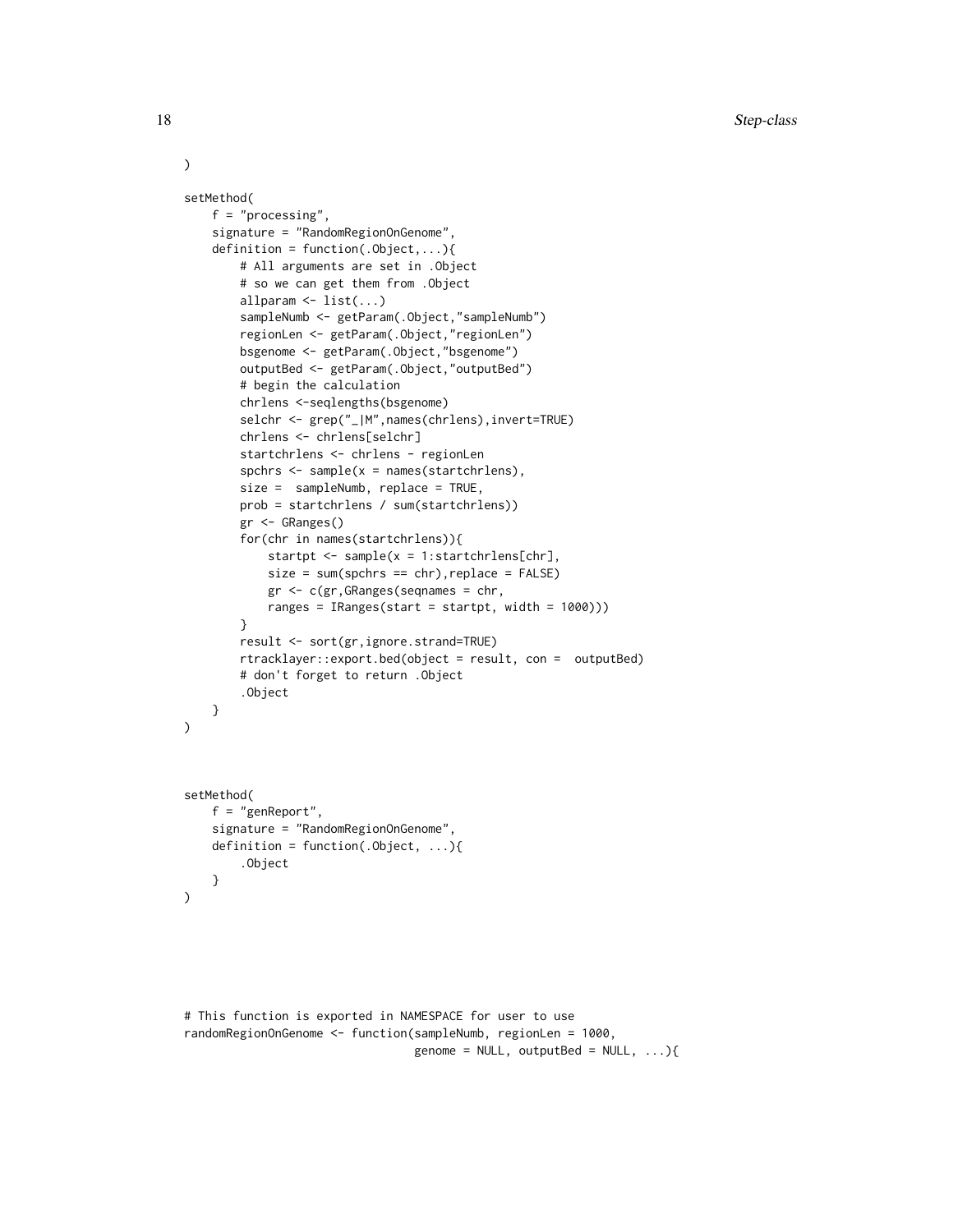```
allpara <- c(list(Class = "RandomRegionOnGenome", prevSteps = list()),
                 as.list(environment()),list(...))
    step <- do.call(new,allpara)
    invisible(step)
}
# generate another new Step : OverlappedRandomRegion
setClass(Class = "OverlappedRandomRegion",
        contains = "Step"
\mathcal{L}setMethod(
    f = "init".
    signature = "OverlappedRandomRegion",
    definition = function(.Object,prevSteps = list(),...){
       # All arguments in function overlappedRandomRegion and
        # runOerlappedRandomRegion will be passed from "..."
       # so get the arguments from "..." first.
       allparam \leq list(...)inputBed <- allparam[["inputBed"]]
       randomBed <- allparam[["randomBed"]]
       outputBed <- allparam[["outputBed"]]
       # inputBed can obtain from previous step object when running
        # runOerlappedRandomRegion
       if(length(prevSteps)>0){
            prevStep <- prevSteps[[1]]
            input(.Object)$randomBed <- getParam(prevStep,"outputBed")
       }
        # begin to set input parameters
        if(!is.null(inputBed)){
            input(.Object)$inputBed <- inputBed
        }
        if(!is.null(randomBed)){
            input(.Object)$randomBed <- randomBed
        }
       # begin to set output parameters
        # the output is recemended to set under the step work directory
       if(!is.null(outputBed)){
            output(.Object)$outputBed <- outputBed
       }else{
            output(.Object)$outputBed <-
                getAutoPath(.Object, getParam(.Object, "inputBed"),
                            "bed", suffix = "bed")
            # the path can also be generate in this way
            # ib <- getParam(.Object,"inputBed")
            # output(.Object)$outputBed <-
            # file.path(getStepWorkDir(.Object),
            # paste0(substring(ib,1,nchar(ib)-3), "bed"))
        }
       # begin to set other parameters
        # no other parameters
       # don't forget to return .Object
```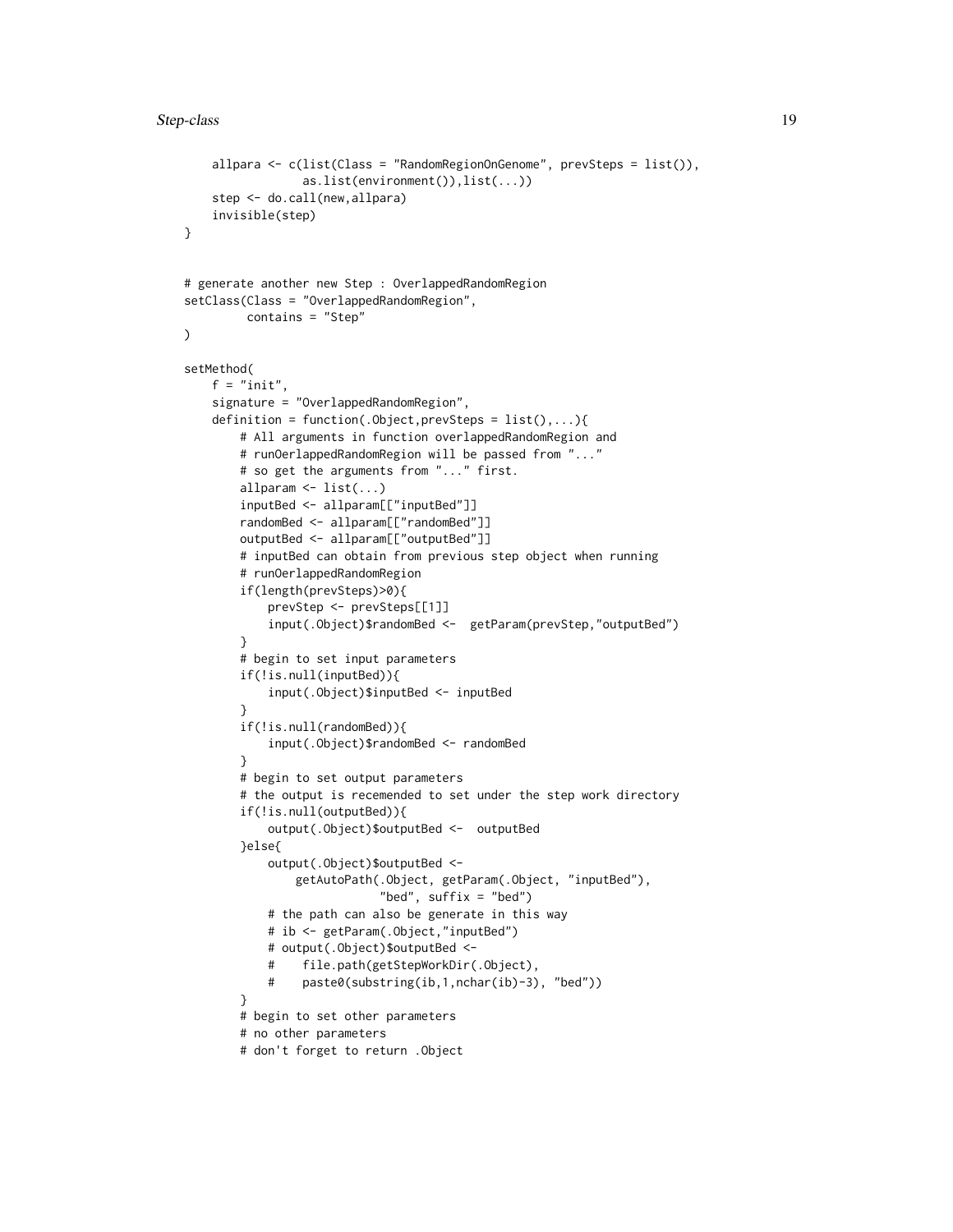```
.Object
   }
)
setMethod(
   f = "processing",signature = "OverlappedRandomRegion",
    definition = function(.0bject,...){
        # All arguments are set in .Object
        # so we can get them from .Object
        allparam <- list(...)
        inputBed <- getParam(.Object,"inputBed")
        randomBed <- getParam(.Object,"randomBed")
        outputBed <- getParam(.Object,"outputBed")
        # begin the calculation
        gr1 <- import.bed(con = inputBed)
        gr2 <- import.bed(con = randomBed)
        gr <- second(findOverlapPairs(gr1,gr2))
        export.bed(gr,con = outputBed)
        # don't forget to return .Object
        .Object
   }
\mathcal{L}setMethod(
   f = "genReport",
    signature = "OverlappedRandomRegion",
   definition = function(.Object, ...){
        .Object
   }
)
# This function is exported in NAMESPACE for user to use
overlappedRandomRegion <- function(inputBed, randomBed,
                                   outputBed = NULL, ...){allpara <- c(list(Class = "OverlappedRandomRegion",
        prevSteps = list()),as.list(environment()),list(...))
    step <- do.call(new,allpara)
    invisible(step)
}
setGeneric("runOverlappedRandomRegion",
           function(prevStep,
                    inputBed,
                    randomBed = NULL,
                    outputBed = NULL,
                    ...) standardGeneric("runOverlappedRandomRegion"))
```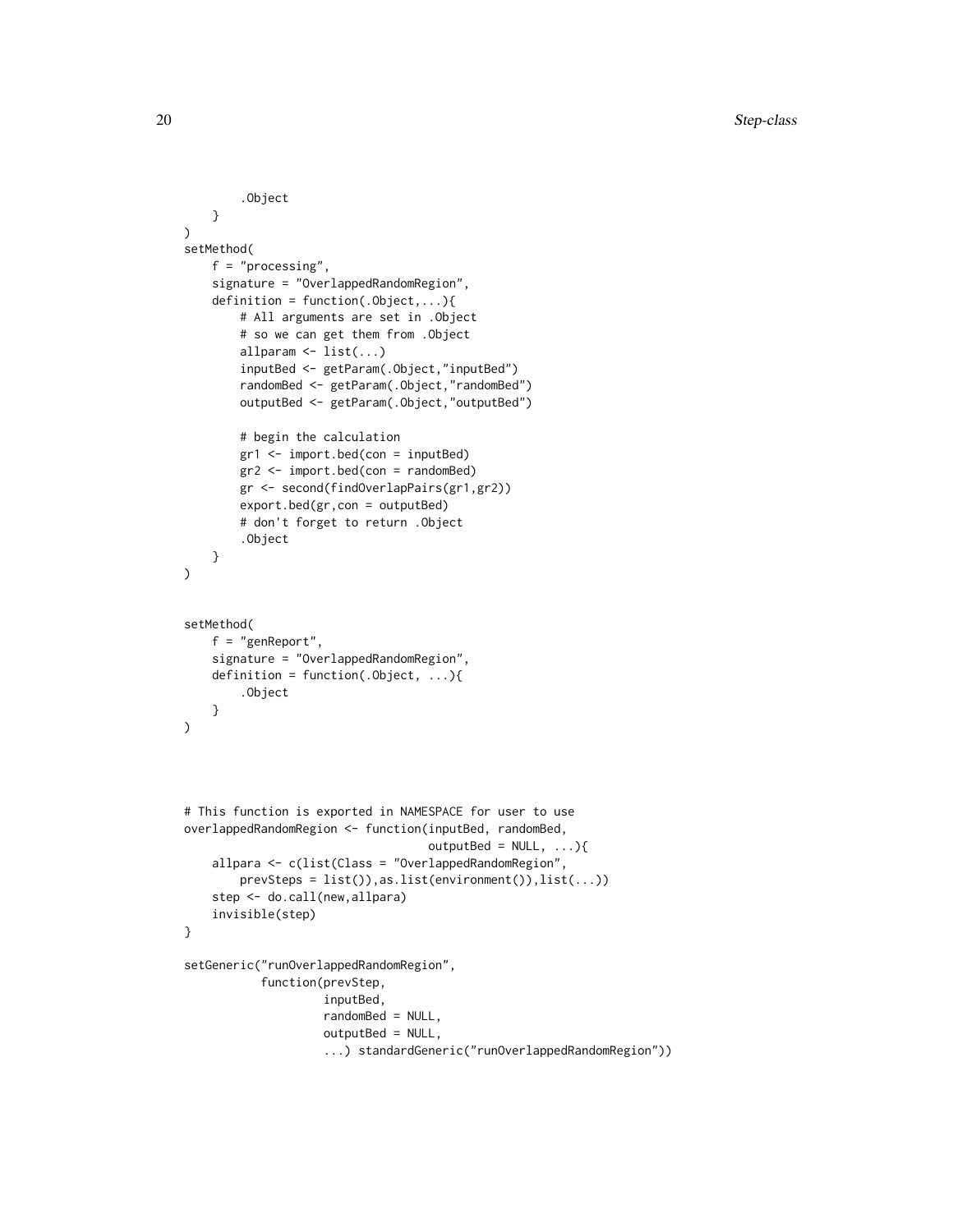```
setMethod(
   f = "runOverlappedRandomRegion",
   signature = "Step",
   definition = function(prevStep,
                          inputBed,
                          randomBed = NULL,
                          outputBed = NULL,
                          ...){
        allpara <- c(list(Class = "OverlappedRandomRegion",
            prevSteps = list(prevStep)),as.list(environment()),list(...))
        step <- do.call(new,allpara)
        invisible(step)
   }
\mathcal{L}# add to graph
addEdges(edges = c("RandomRegionOnGenome","OverlappedRandomRegion"),
         argOrder = 1)# begin to test pipeline
setGenome("hg19")
# generate test BED file
test_bed <- file.path(tempdir(),"test.bed")
library(rtracklayer)
export.bed(GRanges("chr7:1-127473000"),test_bed)
rd <- randomRegionOnGenome(10000)
overlap <- runOverlappedRandomRegion(rd, inputBed = test_bed)
randombed <- getParam(rd,"outputBed")
randombed
overlap1 <-
    overlappedRandomRegion(inputBed = test_bed, randomBed = randombed)
clearStepCache(overlap1)
overlap1 <-
    overlappedRandomRegion(inputBed = test_bed, randomBed = randombed)
clearStepCache(rd)
clearStepCache(overlap1)
rd <- randomRegionOnGenome(10000) %>%
runOverlappedRandomRegion(inputBed = test_bed)
stepName(rd)
stepID(rd)
```
isReady(rd)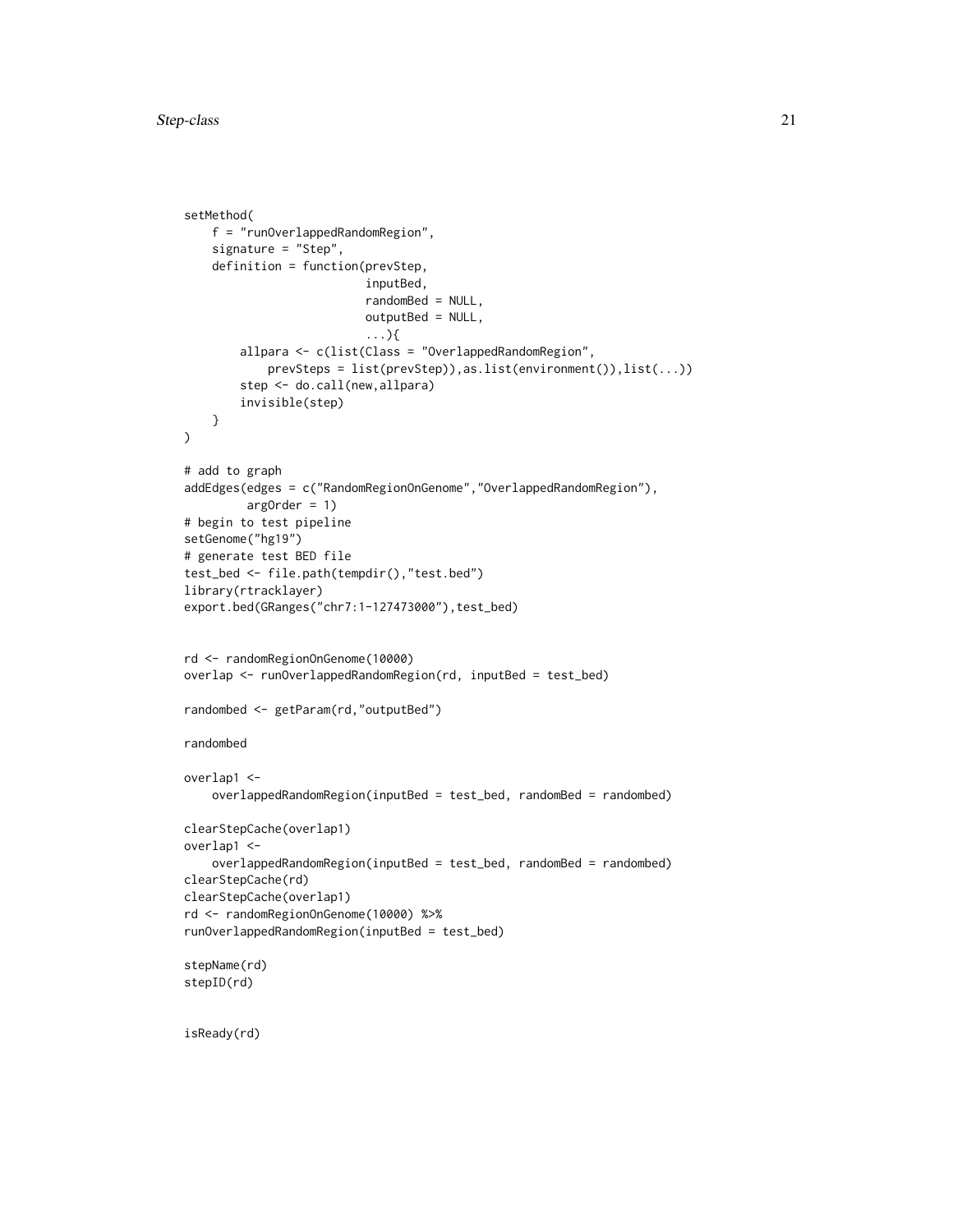<span id="page-21-0"></span>

# Description

Functions for directory operations

# Usage

```
getBasenamePrefix(filepath, words, ...)
getPathPrefix(filepath, words, ...)
checkFileExist(filePath, ...)
checkPathExist(filePath, ...)
checkFileCreatable(filePath, ...)
addFileSuffix(filePath, suffix, ...)
```
# Arguments

| filepath                | character scalar or vector.                                                             |
|-------------------------|-----------------------------------------------------------------------------------------|
| words                   | character scalar. Remove substring of the path characters starting to match the<br>word |
| $\cdot$ $\cdot$ $\cdot$ | Additional arguments, currently unused                                                  |
| filePath                | Character scalar.                                                                       |
| suffix                  | Character scalar. File suffix.                                                          |
|                         |                                                                                         |

# Value

| getBasenamePrefix  |                                                                     |  |
|--------------------|---------------------------------------------------------------------|--|
|                    | Get the filepath basename with removed suffix                       |  |
|                    | getPathPrefix Get the filepath with removed suffix                  |  |
|                    | checkFileExist (For package developer) Check file is exist.         |  |
|                    | checkPathExist (For package developer) Check directory is exist.    |  |
| checkFileCreatable |                                                                     |  |
|                    | (For package developer) Check file creatable.                       |  |
| addFileSuffix      | (For package developer) Check if file suffix existed and add suffix |  |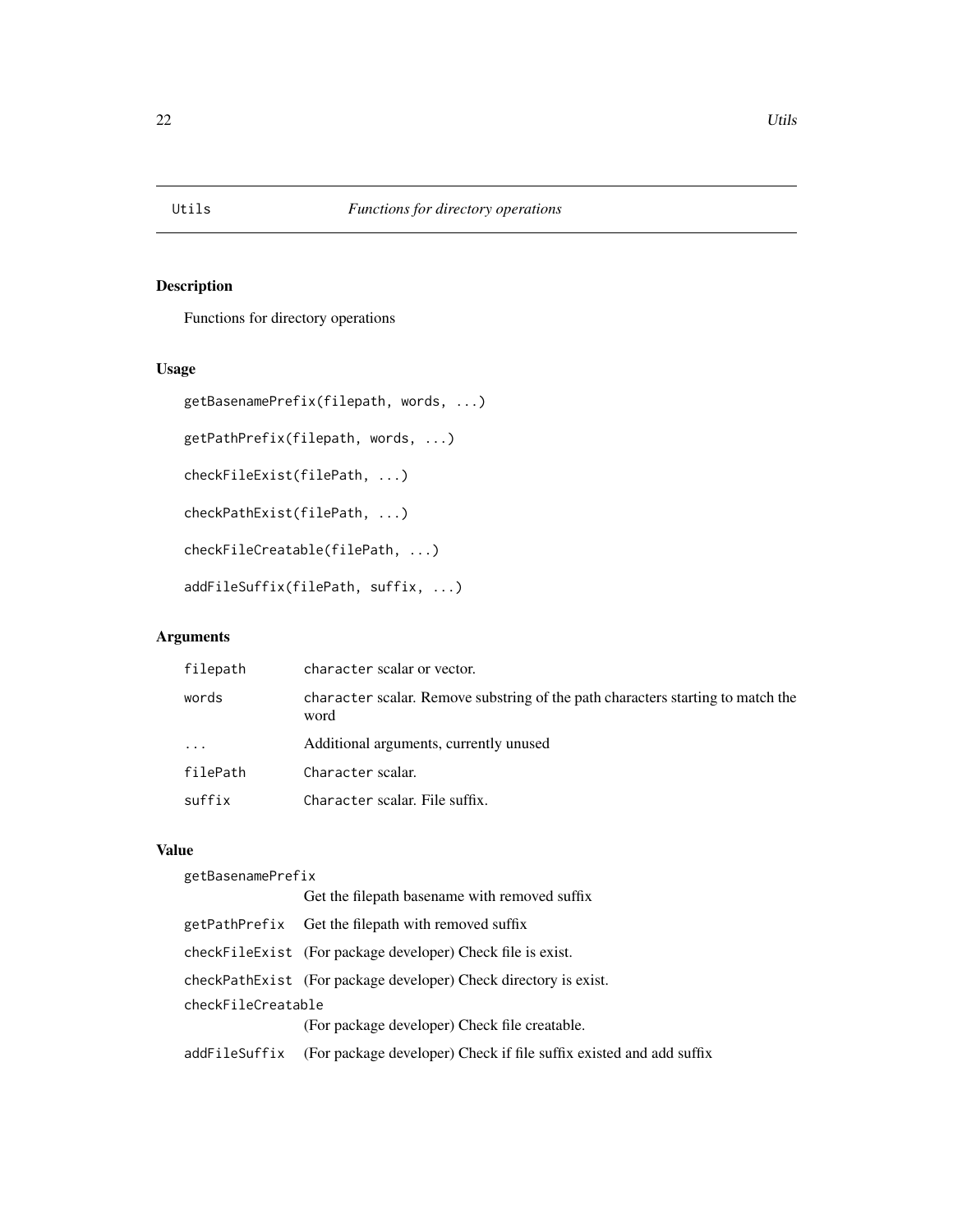#### Utils 23

# Examples

```
getBasenamePrefix("aaa/bbb.ccc.ddd","cCc")
```
getBasenamePrefix("aaa/bbb.ccc.ddd","ddd")

getPathPrefix("aaa/bbb.ccc.ddd","dDd")

getPathPrefix("aaa/bbb.ccc.ddd","ccc")

file.create("test.bed")

checkFileExist("test.bed")

tryCatch({checkFileExist("test.bed1")},error = function(e) e)

dir.create("testdir")

```
checkPathExist(file.path(getwd(),"testdir"))
```
tryCatch({checkPathExist(file.path(dirname(getwd()), "notexistfolder","testdir"))},error = function(e) e)

```
checkFileCreatable("aaa.bed")
```

```
tryCatch({checkFileCreatable("testdir1/aaa.bed")},error = function(e) e)
```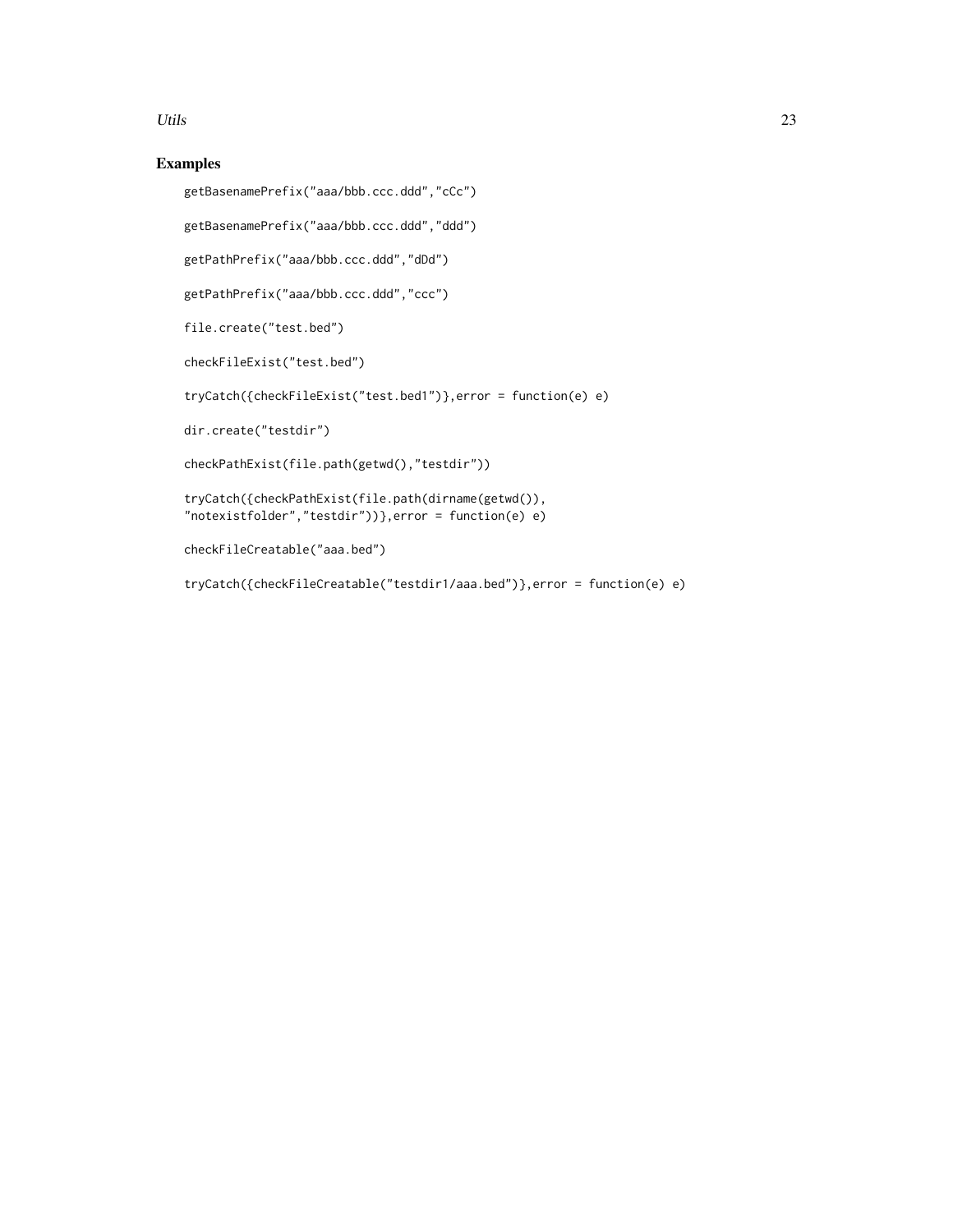# <span id="page-23-0"></span>**Index**

\$ *(*Step-class*)*, [13](#page-12-0) \$,Step-method *(*Step-class*)*, [13](#page-12-0) \$<- *(*Step-class*)*, [13](#page-12-0) \$<-,Step-method *(*Step-class*)*, [13](#page-12-0) addEdges *(*graphMng*)*, [3](#page-2-0) addFileSuffix *(*Utils*)*, [22](#page-21-0) argv *(*Step-class*)*, [13](#page-12-0) argv,Step-method *(*Step-class*)*, [13](#page-12-0) checkAllPath *(*Step-class*)*, [13](#page-12-0) checkAllPath,Step-method *(*Step-class*)*, [13](#page-12-0) checkAndInstallBSgenome *(*runWithFinishCheck*)*, [7](#page-6-0) checkAndInstallGenomeFa *(*runWithFinishCheck*)*, [7](#page-6-0) checkAndInstallOrgDb *(*runWithFinishCheck*)*, [7](#page-6-0) checkAndInstallTxDb *(*runWithFinishCheck*)*, [7](#page-6-0) checkFileCreatable *(*Utils*)*, [22](#page-21-0) checkFileExist *(*Utils*)*, [22](#page-21-0) checkPathExist *(*Utils*)*, [22](#page-21-0) checkRequireParam *(*Step-class*)*, [13](#page-12-0) checkRequireParam, Step-method *(*Step-class*)*, [13](#page-12-0) clearStepCache *(*Step-class*)*, [13](#page-12-0) clearStepCache,Step-method *(*Step-class*)*, [13](#page-12-0) configRegName *(*loadConfig*)*, [6](#page-5-0) genReport *(*Step-class*)*, [13](#page-12-0) getAttachedStep *(*graphMng*)*, [3](#page-2-0) getAutoPath *(*Step-class*)*, [13](#page-12-0) getAutoPath,Step-method *(*Step-class*)*, [13](#page-12-0)

getBasenamePrefix *(*Utils*)*, [22](#page-21-0) getGenome *(*setGenome*)*, [8](#page-7-0) getJobDir *(*setJobName*)*, [9](#page-8-0) getJobName *(*setJobName*)*, [9](#page-8-0)

getNextSteps *(*graphMng*)*, [3](#page-2-0) getObjsInPipe, [2](#page-1-0) getParam *(*Step-class*)*, [13](#page-12-0) getParam,Step-method *(*Step-class*)*, [13](#page-12-0) getParamItems *(*Step-class*)*, [13](#page-12-0) getParamItems,Step-method *(*Step-class*)*, [13](#page-12-0) getParamMD5Path *(*Step-class*)*, [13](#page-12-0) getParamMD5Path,Step-method *(*Step-class*)*, [13](#page-12-0) getPathPrefix *(*Utils*)*, [22](#page-21-0) getPipeName *(*setPipeName*)*, [10](#page-9-0) getPrevSteps *(*graphMng*)*, [3](#page-2-0) getRef, *[7](#page-6-0)* getRef *(*setRefDir*)*, [10](#page-9-0) getRefDir *(*setRefDir*)*, [10](#page-9-0) getRefFiles, *[7](#page-6-0)* getRefFiles *(*setRefDir*)*, [10](#page-9-0) getRefRc, *[7](#page-6-0)* getRefRc *(*setRefDir*)*, [10](#page-9-0) getStepWorkDir *(*Step-class*)*, [13](#page-12-0) getStepWorkDir,Step-method *(*Step-class*)*, [13](#page-12-0) getThreads *(*setThreads*)*, [11](#page-10-0) getTmpDir *(*setTmpDir*)*, [12](#page-11-0) getValidGenome *(*setGenome*)*, [8](#page-7-0) graphMng, [3](#page-2-0)

```
ignoreCheck, 4
init (Step-class), 13
init,Step-method (Step-class), 13
initPipeFrame, 4
input (Step-class), 13
input,Step-method (Step-class), 13
input<- (Step-class), 13
input<-,Step-method (Step-class), 13
isReady (Step-class), 13
isReady,Step-method (Step-class), 13
```
loadConfig, [6](#page-5-0)